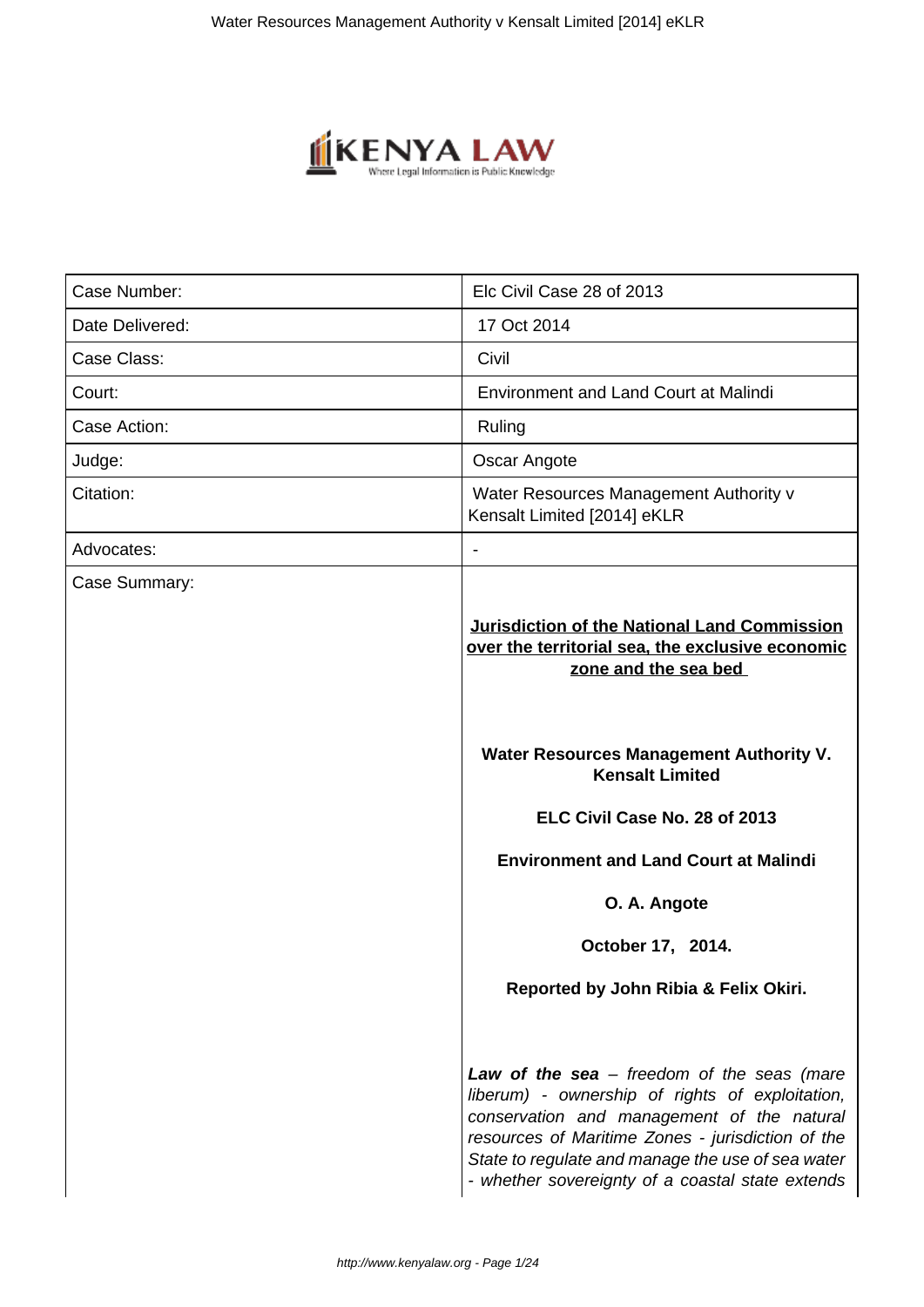beyond its land territory and internal waters to the territorial sea – whether a State could regulate and manage the use of sea of water – Constitution of Kenya article 66 - Maritime Zones Act, Section 5. United Nations Convention on the Law of the Sea, Article 2(1) of Part II

**Constitutional Law**- land and environment water resources – public land – composition of public land - whether public land includes the territorial sea, the exclusive economic zone and the sea bed - Constitution of Kenya 2010, article 62(1)(j)

**Constitutional Law** – land and environment – water resources – marine waters – legal nature of marine waters – whether land includes any marine waters in the territorial sea and the exclusive economic zone - Constitution of Kenya 2010 article 260

**Land Law** - National Land Commission – mandate of the National Land Commission – jurisdiction of the National Land Commission to regulate and manage the use of sea water – whether the National Land Commission had the constitutional mandate to administer, manage and regulate the territorial sea, the exclusive economic zone and the sea bed – Constitution of Kenya 2010, article 62(3)

**Land Law** – water resources – regulation and management of internal water resources – what was the authority mandated to issue permits and charges for the use of water derived from a water resource - Water Resources Management Rules, Rule 104

# **Brief facts**

On November 21, 2013, the Plaintiff/ Respondent commenced the suit by way of a Plaint seeking the payment of Kshs.270,295,759 by the Defendant/ Applicant being the outstanding water use charges for the period between 1st October 2007 to September 31, 2013 together with interest as per the Water Resources Management Rules, 2007 (the Rules).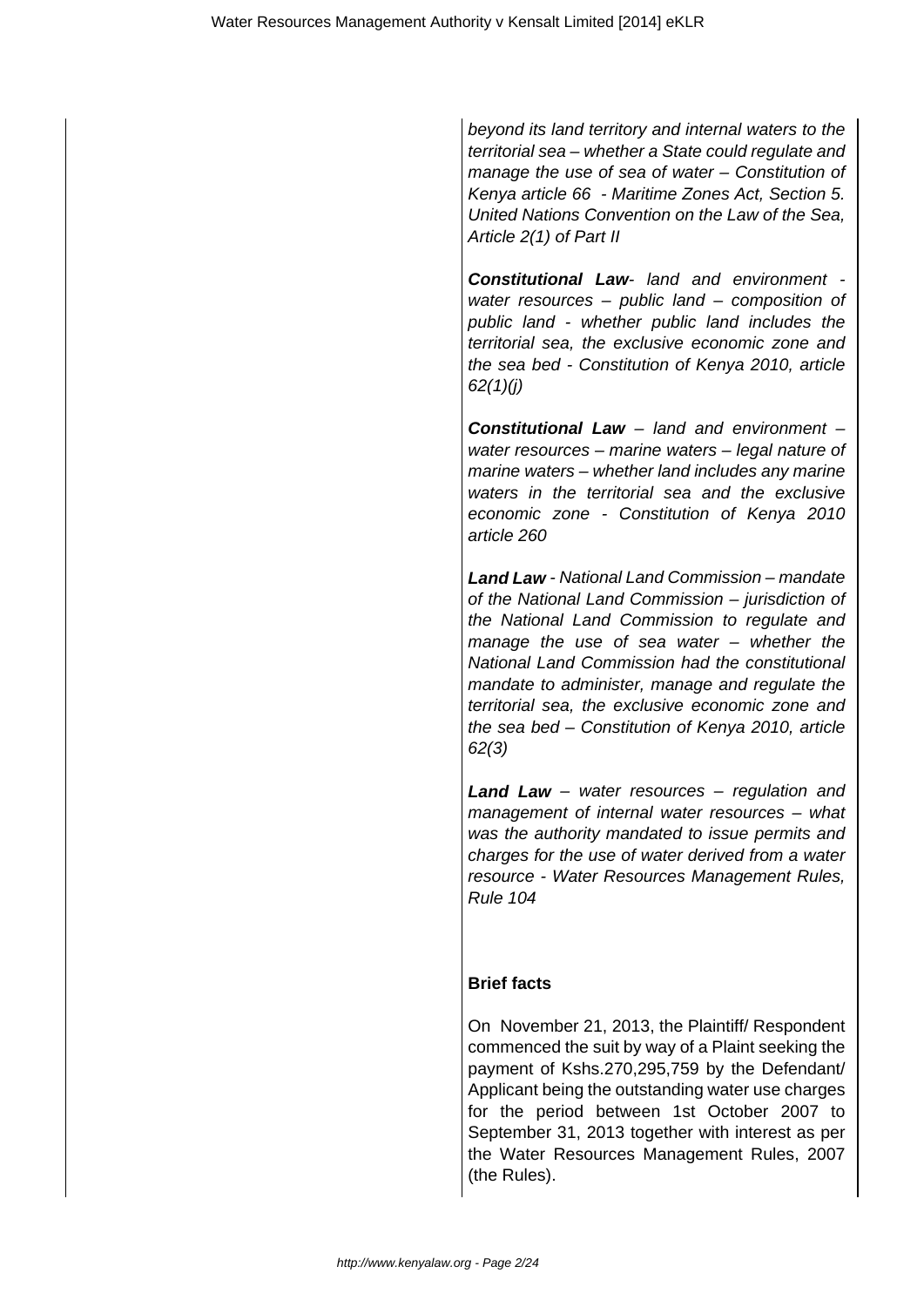The Defendant/Applicant filed an Application dated January 17, 2014 pursuant to the provisions of Order 2 Rule 15 (1) (a) and (d) of the Civil Procedure Rules seeking orders that the Plaintiff/Respondent's plaint be struck out and that the suit be dismissed with costs for failure to disclose a reasonable cause of action as against the defendant/applicant.

Defendant/Applicant claimed that sea water was not a water resource as was defined under section 2 of the Water Act (the Act) and consequently, the Defendant/ Applicant did not require a permit for the use of the sea water.

The defendant/ Applicant also claimed that the National Land Commission was the relevant state organ that had exclusive jurisdiction over sea water falling within the territorial sea and the exclusive economic zone. And that sea water was res nullius and was incapable of ownership by any person in law and in equity.

#### **Issues**

 i. Whether the Kenyan Government could regulate the use of sea waters.

 ii. Which state organ had the constitutional mandate to administer, manage and or regulate the territorial sea, the exclusive economic zone and the sea bed?

iii. Whether sea water was res nullius (a thing which has no owner) and incapable of ownership.

 iv. Whether the National Land Commission could impose tax or licensing fees for the usage of sea water without any enabling legislation

 v. What was the status of legislation that were not repealed by the Land Act 2012 and that dealt with the administration and management of the territorial sea, the exclusive economic zone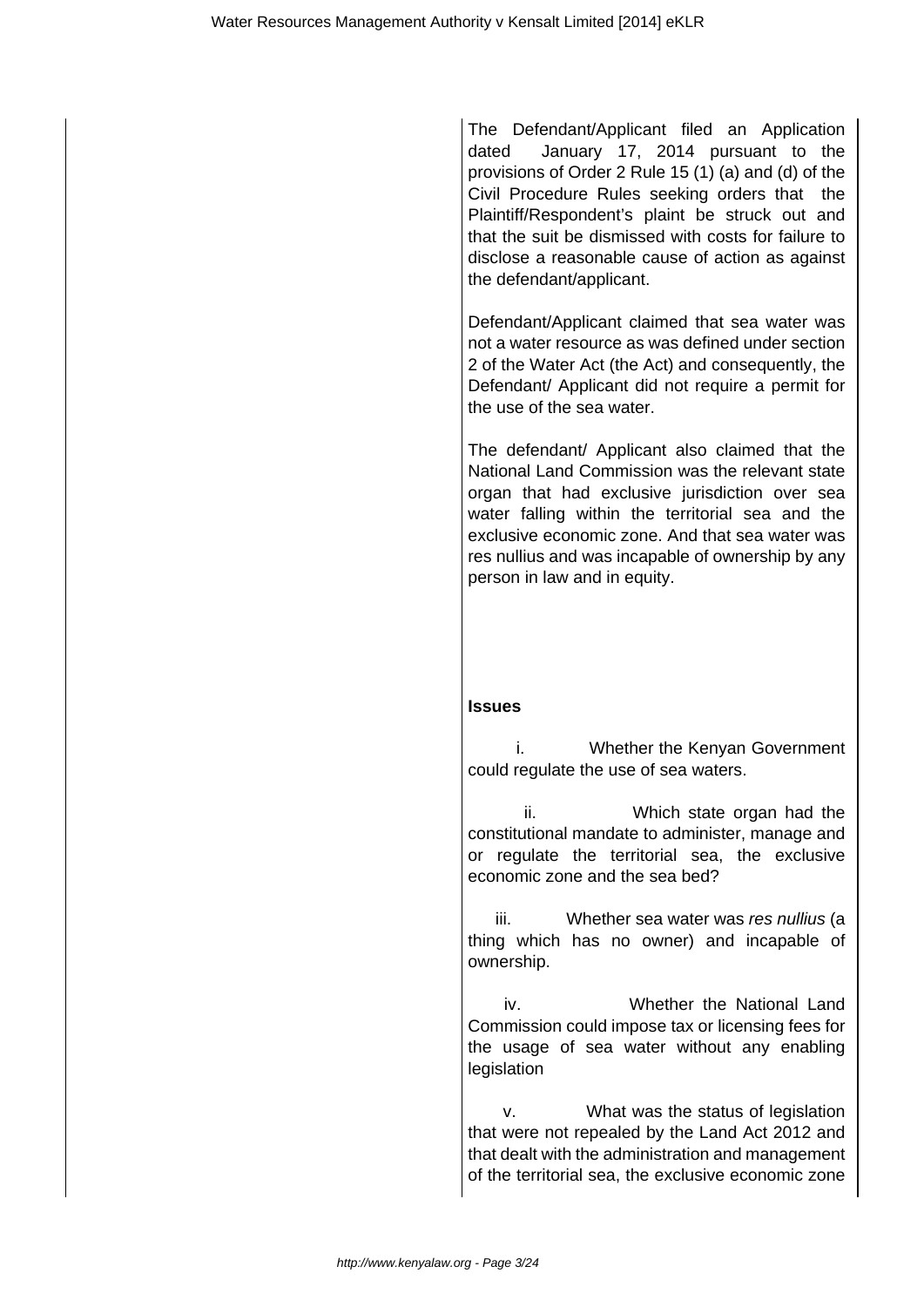and the sea bed before the enactment of the Constitution of Kenya 2010?

 vi. Whether sea water was a water resource as defined under the Water Act.

### **Held**

**1.** The Constitution of Kenya, 2010, local legislation and international law provided a framework for the definition of sea waters. Article 62(3) of the Constitution defined land to include any marine waters in the territorial sea and the exclusive economic zone. Article 62(1)(j) defined public land to include the territorial sea, the exclusive economic zone and the sea bed. Article 62(3) provided that the territorial sea, the exclusive economic zone and the sea bed were vested in and were held by the national government in trust for the people of Kenya and were to be administered on their behalf by the National Land Commission. Section 5 of the Maritime Zones Act provided that Kenya could within the exclusive economic zone, exercise sovereign rights with respect to the exploitation and conservation and management of the natural resources of the zone. Article 2(1) of Part II of the United Nations Convention on the Law of the Sea, which Kenya ratified, provided that the Sovereignty of a coastal state extended beyond its land territory and international waters, to an adjacent belt of sea, described as the territorial sea.

**2.** The totality of the decision by the Court of Appeal in Kenya Power Ports Authority V East African Power & Lighting Company (1982) KLR 410 (the KPA case), that held that no government or person had any proprietary rights in the water above the sea, was that sea water could be used by all and sundry and could even be polluted to any extent possible because such water was not owned by anybody. The decision in the KPA case was premised on the ground that no actual damage had been caused to any of the appellant's property by virtue of the pollution of the port waters and therefore, the pecuniary loss which arose out of the precautionary measures taken by the appellant to clean up the polluted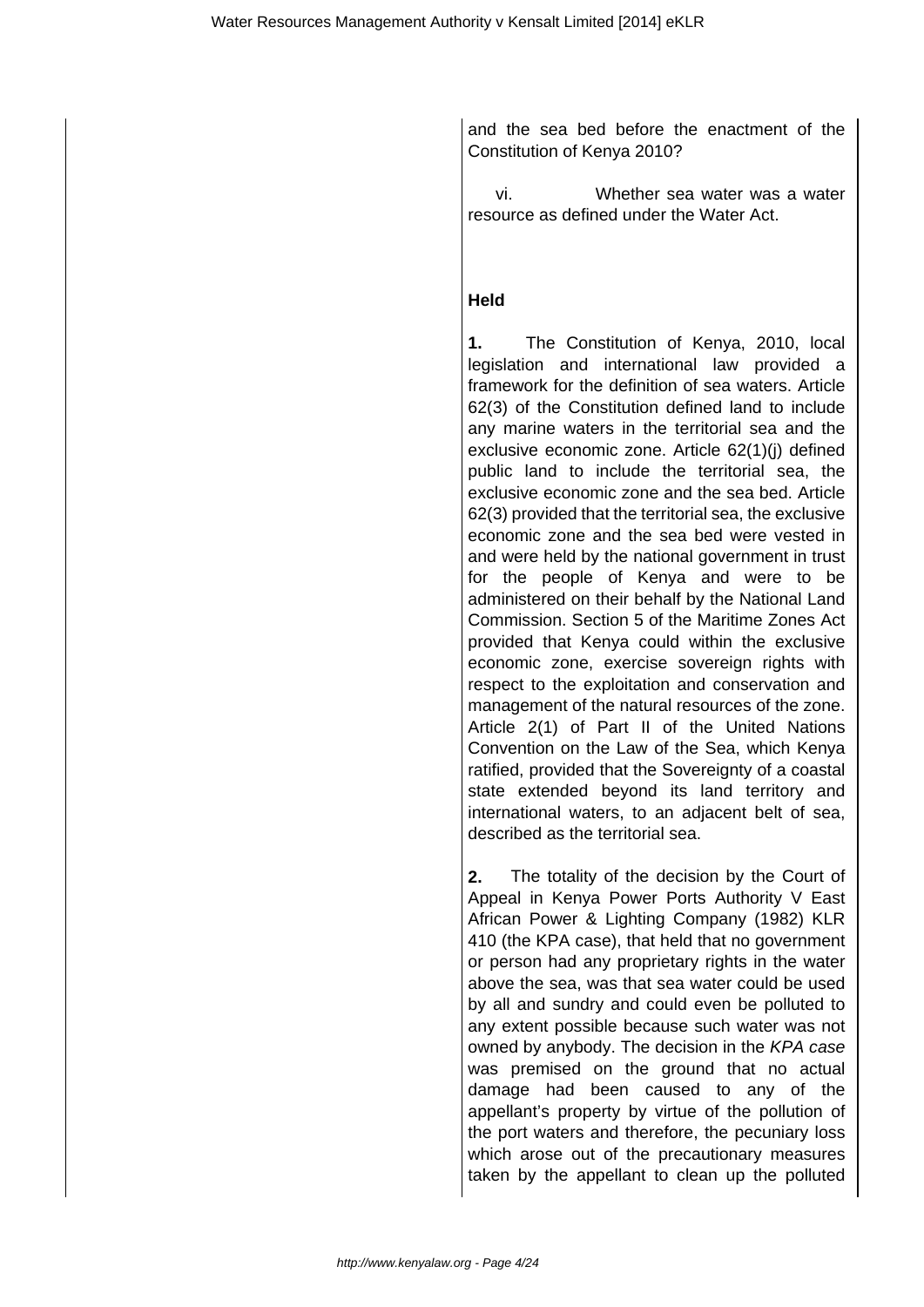water was not recoverable at common law. That might have been the position before the enactment of the Environmental Management and Coordination Act, 1999 and the proclamation of the Constitution of Kenya in 2010, but not anymore. The KPA decision had been made before the country ratified the United Nations Convention on the Law of the Sea.

**3.** Section 3 (1) of the Environmental Management and Coordination Act, 1999 provided that every person in Kenya was entitled to a clean and healthy environment and had the duty to safeguard and enhance the environment. The Act defined the word environment as the physical factors of the surroundings of human being, which included sea water. Section 3 (3) and (4) of the Act allowed any person who alleged that the entitlement conferred under subsection (1) had been, was being or was likely to be contravened in relation to him to bring an action notwithstanding that such a person could show that the defendant's act or omission had caused or was likely to cause him any personal loss or injury. That provision was repeated at Article 70 of the Constitution.

**4.** In so far as the Constitution had included the territorial sea, the sea bed and the exclusive economic zone in the definition of public land, and had defined land at Article 260 to include marine waters in the territorial sea, sea water was not capable of ownership. Sea water, otherwise then known as marine water in the territorial sea, was vested in the State notwithstanding the fact that it was unidentifiable and kept on moving. That was based on the provisions of article 61(1) of the Constitution which provided that all land in Kenya, including marine water in the territorial sea belonged to the people of Kenya collectively as a nation, as communities and as individuals. The people of Kenya were therefore the owners of the marine water in the territorial sea and the exclusive economic zone and the national government held such land in trust for them.

**5.** The Forth Schedule to the Constitution stipulated under Part 1, paragraph 2 that the use of international waters and water resources was a function of the national government, clearly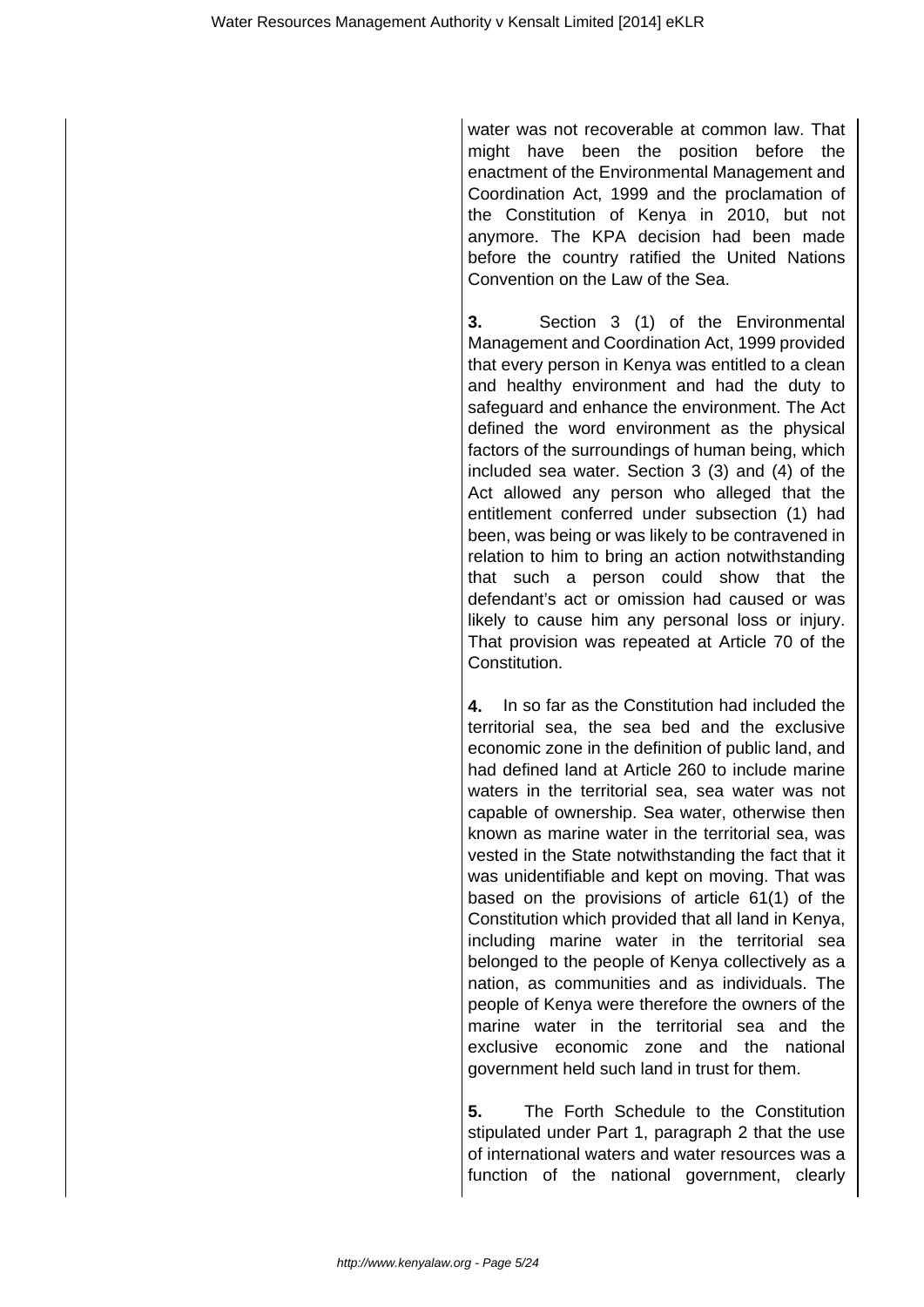showing that such waters were not res nullius. Sovereignty over such waters could not be separated from ownership. Under International law, there were exceptions to the issue of exclusive ownership of sea water, like the right of innocent passage through the territorial sea.

**6.** The fundamental restriction upon the sovereignty of the coastal state was the right of the other nations to innocent passage through the territorial sea, and this distinguished the territorial sea from the international waters of the State, which were fully within the unrestricted jurisdiction of the coastal nation.

**7.** The right of other nations to innocent passage upon the territorial sea or the exclusive economic zone of the country under international law did not negate the concept of ownership of such waters in so far as the Constitution and the international law was concerned. The rights of other States to use sea water within the territorial sea or exclusive economic zone of Kenya had been provided for in various Conventions and at section 6 of the Maritime Zones Act. Those rights included navigation and over-flight, laying of submarine cables and properties and other lawful uses recognised in international law.

**8.** The United Nations Convention on the Law of the Sea and the Maritime Act allowed Kenya to exercise sovereign rights with respect to the exploration, exploitation, conservation and management of the natural resources within its territorial waters and exclusive economic zone. It could not be said that it could not own such waters other than pursuant to the exceptions provided for by the international and domestic law.

**9.** One could only explore and exploit the natural resources in such water if one owned the water and as long as the water was within the territorial sea and the exclusive economic zone. The marine water in the territorial sea was indeed public land. Consequently, sea water could only be used in accordance with the laws of Kenya including international law.

**10.** Article 62 (4) of the Constitution provided that Public land ought not to have been disposed of or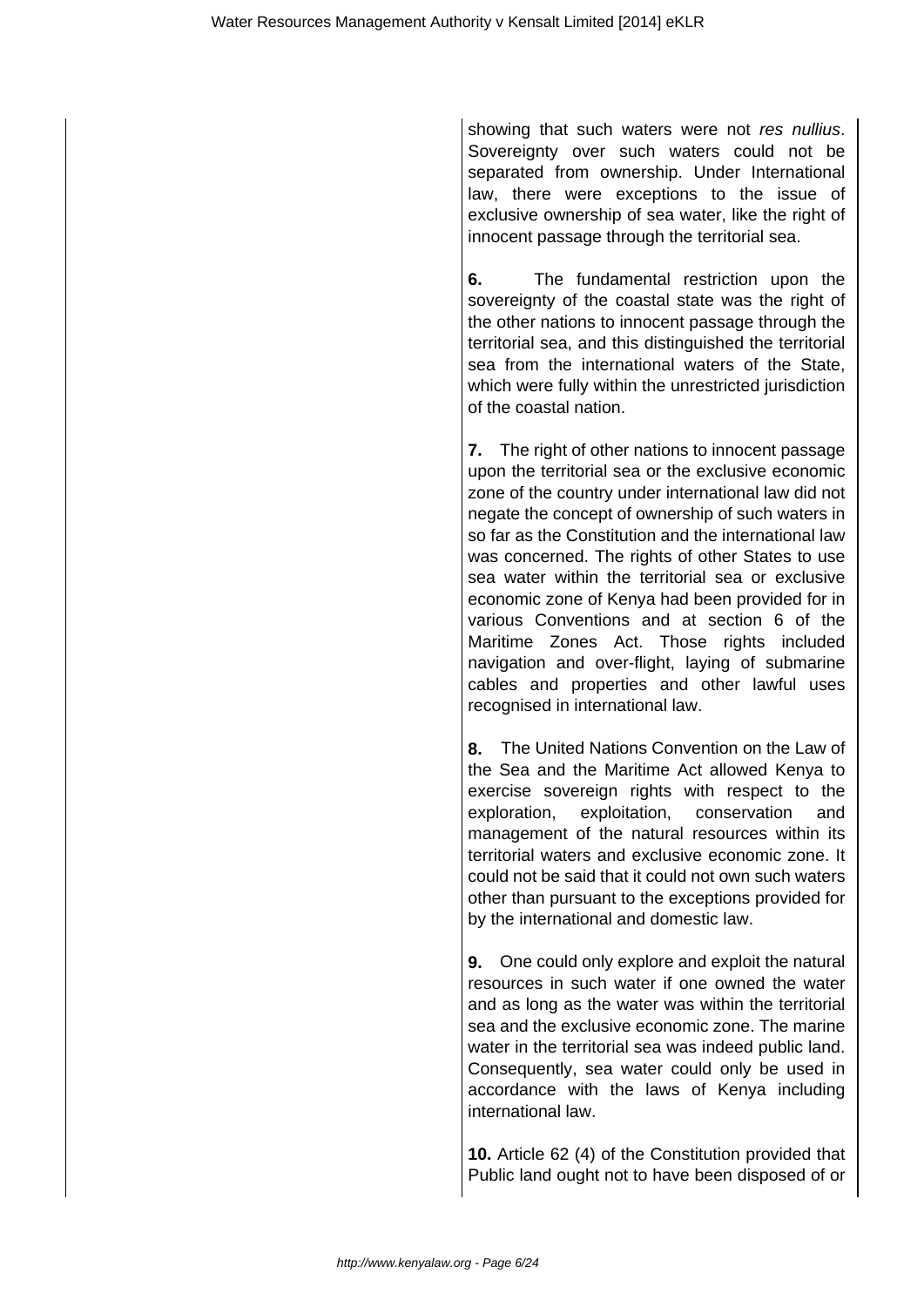otherwise used except in terms of an Act of Parliament specifying the nature and terms of that disposal or use. The territorial sea, the exclusive economic zone and the seabed, according to Article 62(3) of the Constitution, was vested in and was held by the national government on behalf of the people of Kenya and administered on its behalf by the National Land Commission. Article 62(3) of the Constitution was complemented by Article 67 (2) (a) which provided that it was the National Land Commission that should manage public land on behalf of the national and county government. This function of the National Land Commission had been repeated in section 5 (1) (a) of the National Land Commission Act, 2012.

**11.** The National Land Commission was the only body that was supposed to administer and manage the territorial sea, the exclusive economic zone and the sea bed on behalf of the people of Kenya and not any other State organ.

**12.** The constitutional and statutory provisions meant that although the territorial sea, the exclusive economic zone and the sea bed were owned by the national government on behalf of the people of Kenya, the national government or its organs could not purport to deal with the territorial sea, the exclusive economic zone and the sea bed in any manner it wanted. Only the National Land Commission could decide on how the territorial sea, the exclusive economic zone and the sea bed could be used. It alone could regulate its use. That was because the National Land Commission was the only body that was constitutionally mandated to administer and manage public land.

**13.** The Black's Law Dictionary, 9th edition defined the word 'administration' to mean the management or performance of the executive duties of a government, institution or business. All the performance of the executive duties in relation to the use of the territorial sea, the exclusive economic zone and the sea bed was therefore bestowed to the National Land Commission by the Constitution and the National Land Commission Act, 2012.

**14.** Subject to article 66(1) of the Constitution, the only occasion that the national government could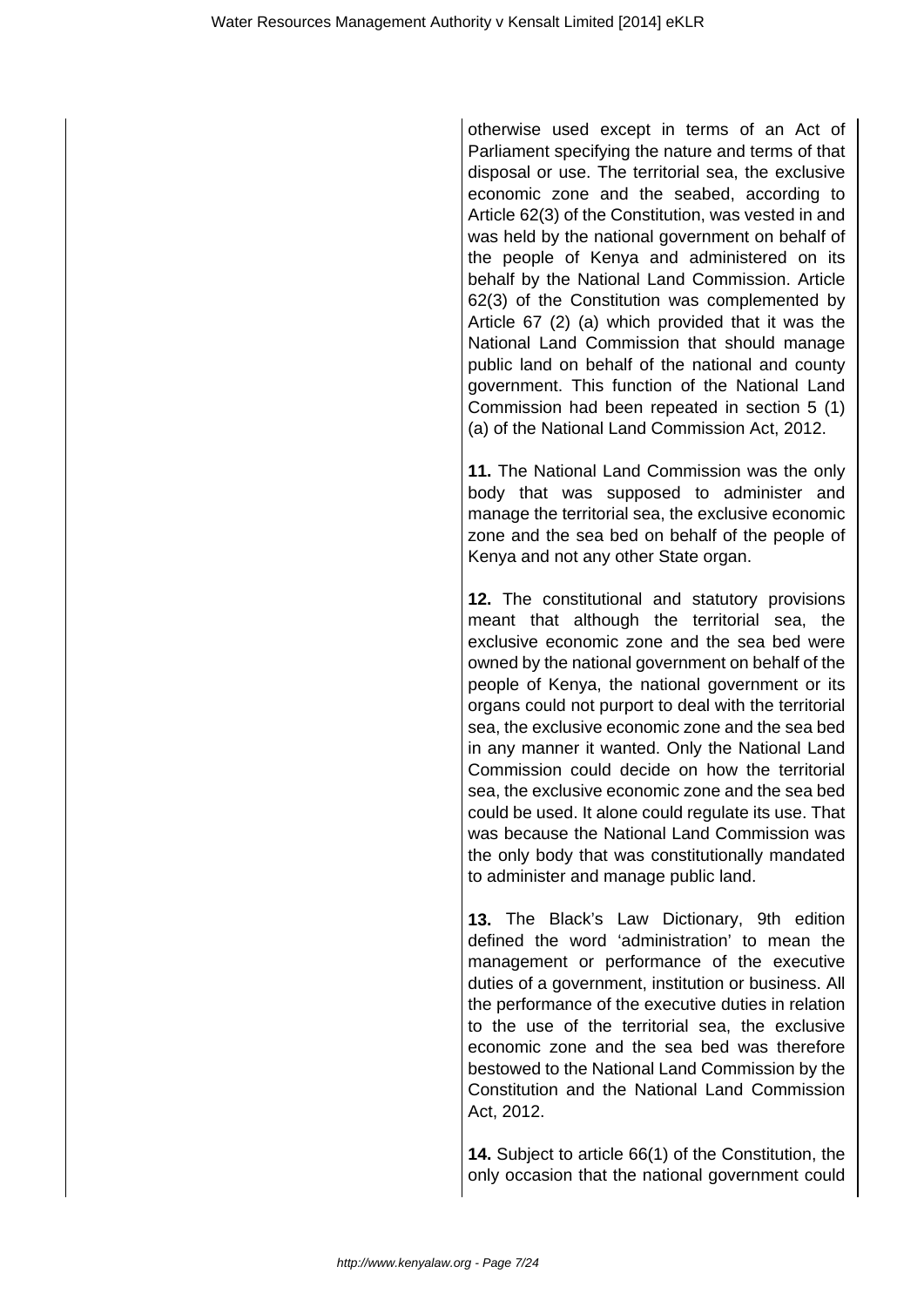regulate the use of the territorial sea, the exclusive economic zone and the sea bed was in the interest of defence, public safety, public order, public health or land use planning.

**15.** The Constitution of Kenya 2010, Article 62 (4) stipulated that public land, which included the territorial sea, the exclusive economic zone and the sea bed, was not to be used except in the manner specified in an Act of Parliament. Legislation on regulation of land use and property was supposed to be enacted by parliament within five years from the date of the promulgation of the Constitution pursuant to the provisions of the Fifth Schedule of the Constitution. Parliament had enacted the Land Act, 2012 which provided how the administration of public land was to be carried out. Part III. Section 20 (1) of the Land Act provided that the National Land Commission could grant a person a licence to use unalienated public land which included the territorial sea, the exclusive economic zone and the sea bed for a period not exceeding five years.

**16.** Under the new constitutional dispensation, it was only the National Land Commission that could license a person to utilize sea water within the territorial sea and the exclusive economic zone for the period stipulated in the Land Act and not any other State organ.

**17.** It was puzzling that the Land Act only repealed the Way leaves Act and the Land Acquisition Act. The other pieces of legislation dealing with the administration and management of public land like the Water Act and the Kenya Maritime Authority Act, amongst others, were still in force. The pieces of legislation that purported to create bodies that tended to perform the functions reserved for the National Land Commission by the Constitution were bound to be declared unconstitutional in the foreseeable future.

**18.** It was only the National Land Commission which had the constitutional mandate to administer and manage all public land, including the territorial sea, the exclusive economic zone and the sea bed on behalf of the national government, and not any other State organ. That mandate included deciding the person that could use such resources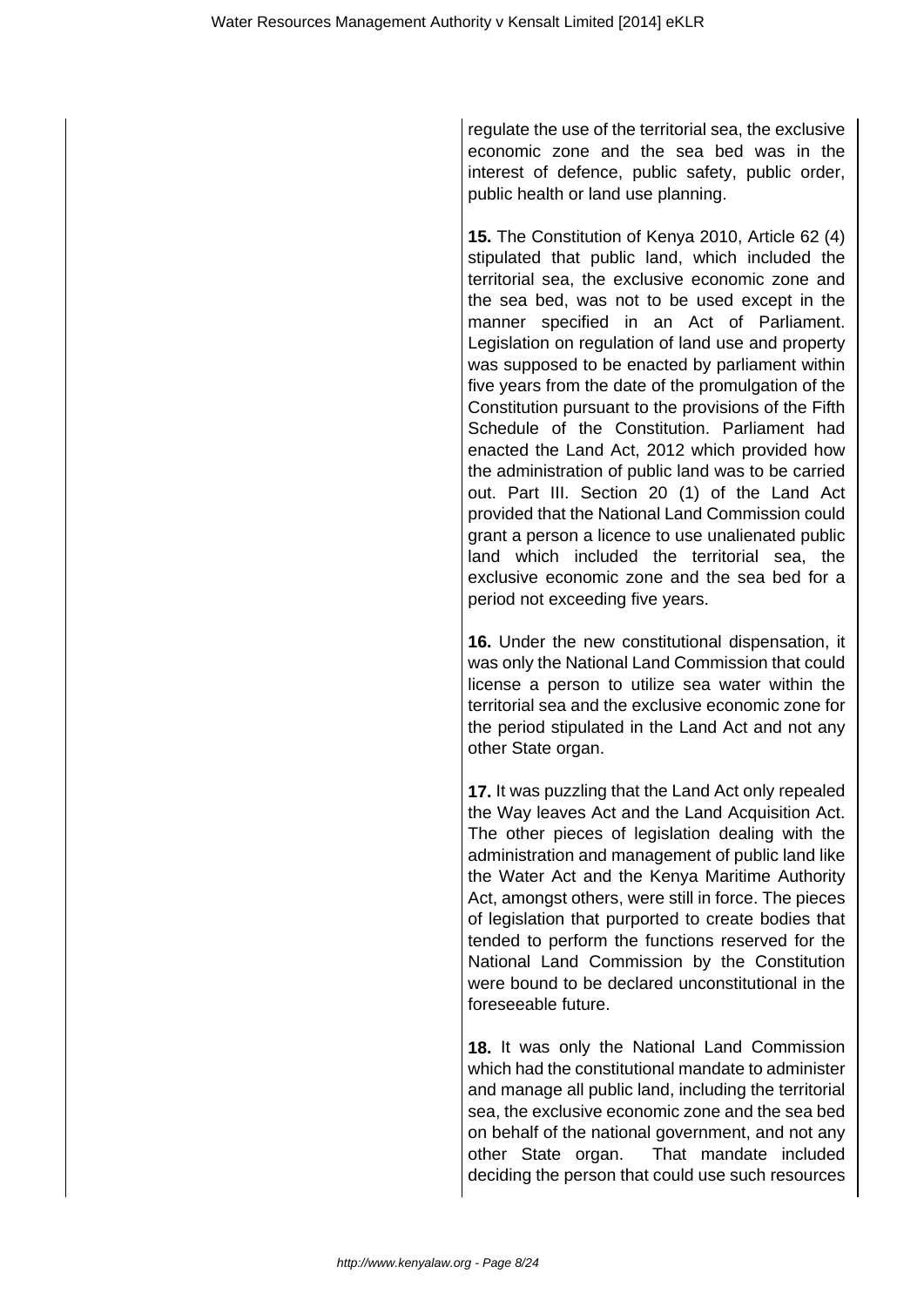by issuing of licenses.

**19.** The administration and management of the territorial sea, the exclusive economic zone and the sea bed could only be defined and contextualized upon the passing of relevant legislation. In the meantime, any legislation that purported to deal with the administration and management of the territorial sea, the exclusive economic zone and the sea bed, if any, had to be construed with alteration, adaptations, qualification and exceptions, necessary to bring it into conformity with section 7 of the sixth schedule of the Constitution.

**20.** Although it was the National Land Commission that had the mandate of administering and managing all public land, either on behalf of the national government or the county government, the Commission could not levy taxes on the usage of such land. It was only the national government, through its organs, that could impose tax or licensing fee for the usage of sea water which was a national resource, pursuant to the provisions of Article 209 (1) and (2) of the Constitution.

**21.** Article 210 of the Constitution bared the imposition of any tax or licensing fee except as was provided for by legislation. The Plaintiff could therefore lawfully levy taxes for the usage of a water resource as was defined in the Water Act on behalf of the national government. Any charges that were imposed on a subject must have been imposed by clear and unambiguous language. In a taxing Act, clear words were necessary in order to tax the subject. In a taxing Act, one had to look merely at what was clearly said. There was no room for any intendment. There was no equity about tax. There was no presumption as to a tax. Nothing was to be read in, nothing was to be imposed. One could only look fairly at the language used.

**22.** Sea water was not included in the definition of the word 'water resource' under Section 2 of the Water Act which included :- any lake, pond, swamp, marsh, streams, water course, estuary, aquifer, artesian basin or other body of flowing or standing water, whether above or below the ground.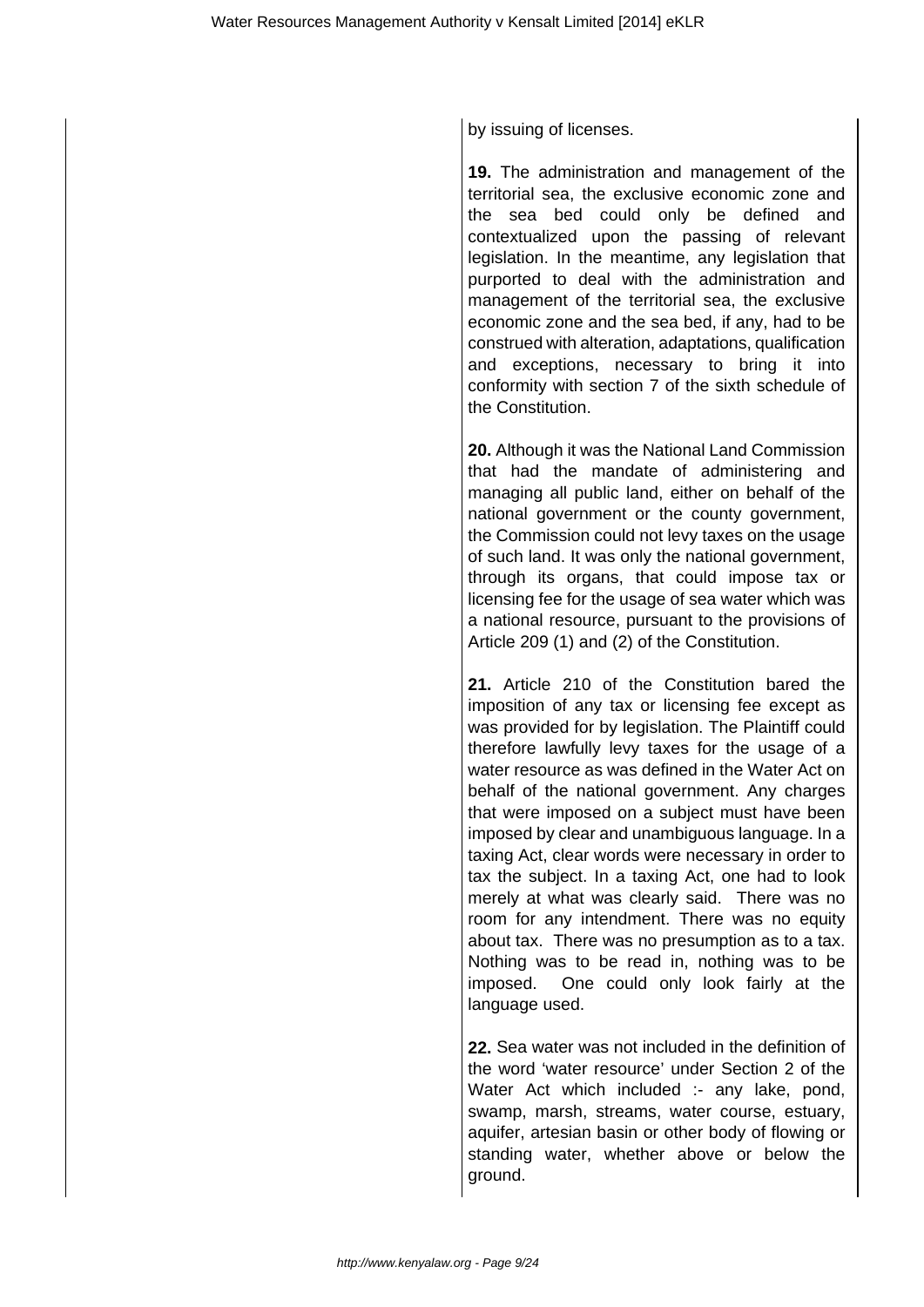**23.** The words 'other body of flowing or standing water', as were used in the Act were general words which followed particular and specific words as were set out in the definition of what a water resource was. Under the ejusdem generis rule (of the same kind), those general words were supposed to be confined to things of the same genus.

**24.** All the waters that were defined by the Act as 'water resource' were what could be described as internal waters. That was water within the territory of Kenya excluding the territorial sea and the economic exclusive zone. The words 'other body of flowing or standing water', whether above or below ground, as were used in the statute could only refer to the internal waters and not the territorial sea or sea water.

**25.** The non-similarity of what a lake, a pond, a swamp, a marsh, a stream, a watercourse, an estuary, an aquifer and an artesian basin was and what sea water was could be discerned from the definition of what 'land' and 'public land' was in the Constitution. Rivers, lakes and other water bodies as was defined by an Act of Parliament had been clustered together at Article 62(1) (i) of the Constitution while the territorial sea, the exclusive economic zone and the seabed had been clustered under Article 62(1) (j).

**26.** The intention of Parliament to confer jurisdiction on the Plaintiff to levy charges for the use of only internal waters and not sea water could also be discerned from the Water Resources Management Rules, 2007. Rule 4(2) provided that the Rules ought to have applied to all water resources and water bodies in Kenya including all lakes, watercourses, streams and rivers, whether perennial or seasonal, aquifers. Rule 4 (2) limited the application of the rules to coastal channels leading to the territorial waters thus stopped the Plaintiff from exercising its rights over the territorial sea or sea water.

**27.** The draft Water Bill, 2014 had now taken care of the lacuna in the Water Act by proposing to redefine the definition of the word water resource, as any lake, pond, swamp, marsh, stream, watercourse, estuary, aquifer, artesian basin or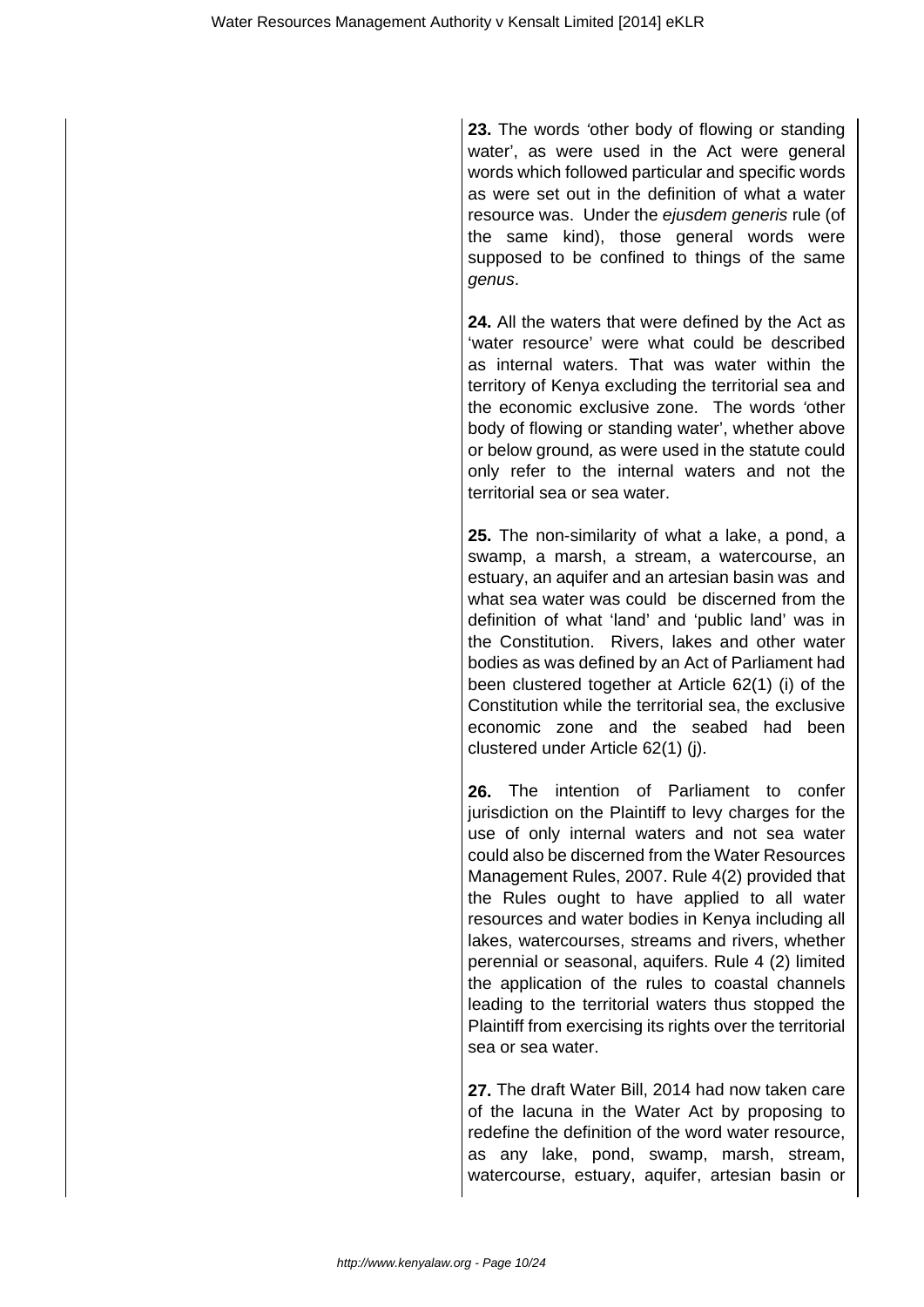other water body of flowing or standing water, whether above or below the ground and included trans-boundary water resources within the territorial jurisdiction of Kenya. The section further defined 'trans-boundary' waters as the ocean water beyond territorial waters.

**28.** The meaning of a water resource as was defined in the Water Act had to be confined to the water resources that existed on the main land. Other body of standing or flowing water could not include water that existed outside the mainland such as marine water. This was because all the examples of water bodies given in the Act referred to water bodies that existed within the land territory of a State, otherwise then known as internal waters.

**29.** If Parliament had intended to include sea water in the definition of a water resource for the purpose of levying taxes, nothing would have been easier than for it to state so considering that the definition of sea or ocean was quite distinct from other standing or flowing water within the internal boundaries of a country.

**30.** It could be argued that the strict interpretation of what flowing or standing water was would allow the Defendant and other parties to evade tax. Construction that was favoured left an easy loophole through which the evasive taxpayer might have found escape. That could have been so but it was not the function of a court of law to give to words a strained and unnatural meaning because only thus will a taxing section apply to a transaction which, had the legislature thought of it, would have been covered by appropriate words.

**31.** A statute that imposed tax on the subject must have been clear in its language so as not to allow speculation on what was payable with the concomitant result of abuse by the State organ mandated to collect taxes. Parliament should have specifically stated that sea water was a water resource for the purpose of levying charges for its use by the Plaintiff.

**32.** A lake, pond, swamp, marsh, stream, water course, estuary, aquifer, artesian basin and sea water were two different categories of water and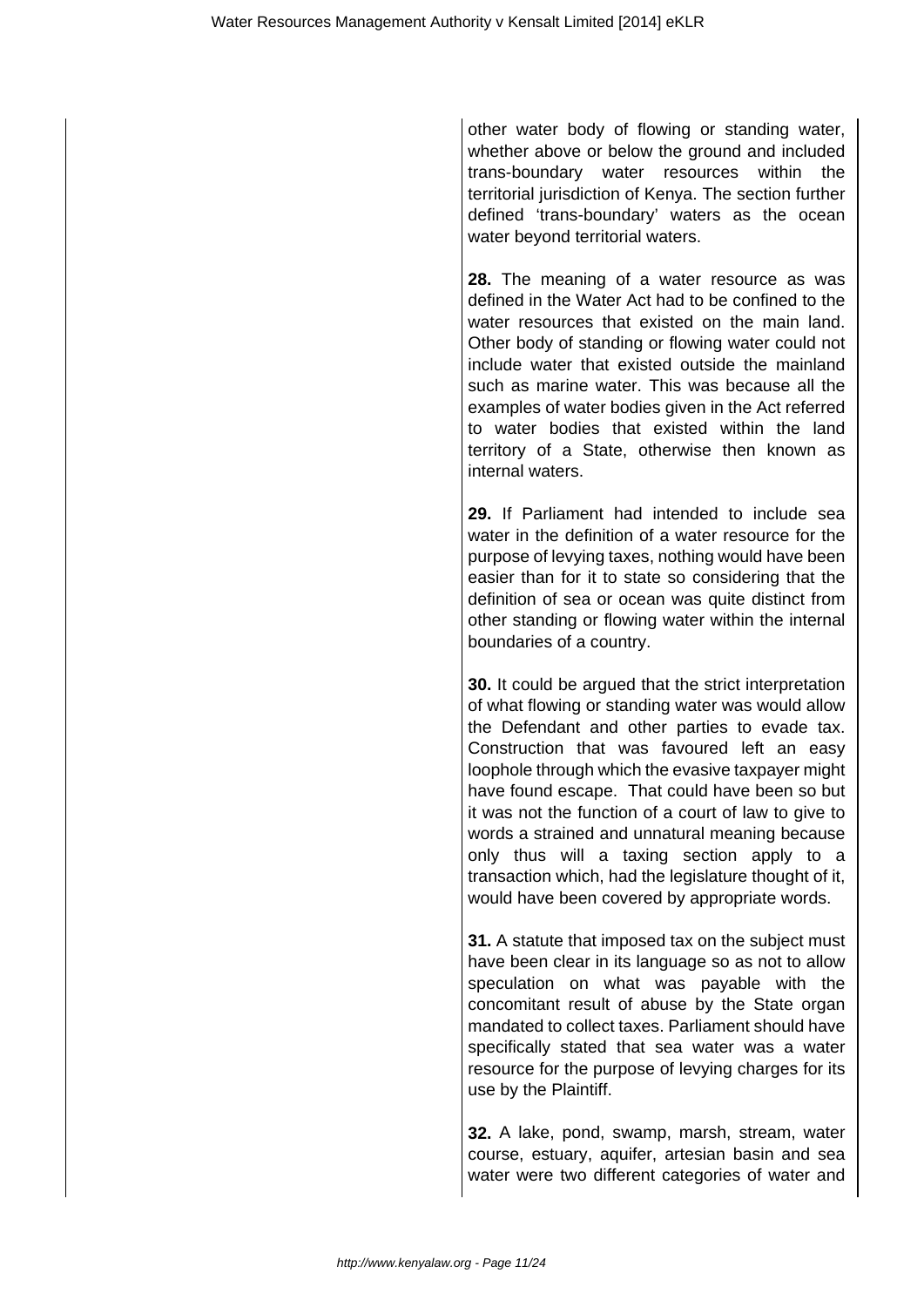|                                     | could not be said to be of the same kind, class or<br>nature for the purpose of statutory interpretation.<br>The Plaintiff therefore did not have the locus<br>standi to levy charges for the use of sea water<br>under the Water Act and the Water Resources<br>Management Rules.                                                     |
|-------------------------------------|----------------------------------------------------------------------------------------------------------------------------------------------------------------------------------------------------------------------------------------------------------------------------------------------------------------------------------------|
|                                     | 33. The Plaintiff's suit was wholly based on the<br>erroneous presumption that it could levy charges<br>for the use of sea water pursuant to the provisions<br>of the Water Act and the Water Resources<br>Management Rules. The Plaintiff's suit did not<br>disclose a reasonable cause of action in law as<br>against the Defendant. |
|                                     | Plaintiff's suit struck out with costs to the<br>defendants/applicants.                                                                                                                                                                                                                                                                |
|                                     |                                                                                                                                                                                                                                                                                                                                        |
|                                     |                                                                                                                                                                                                                                                                                                                                        |
| <b>Court Division:</b>              | $\qquad \qquad \blacksquare$                                                                                                                                                                                                                                                                                                           |
| <b>History Magistrates:</b>         |                                                                                                                                                                                                                                                                                                                                        |
| County:                             | Kilifi                                                                                                                                                                                                                                                                                                                                 |
| Docket Number:                      | $\qquad \qquad \blacksquare$                                                                                                                                                                                                                                                                                                           |
| <b>History Docket Number:</b>       | $\overline{\phantom{0}}$                                                                                                                                                                                                                                                                                                               |
| Case Outcome:                       | Struck out                                                                                                                                                                                                                                                                                                                             |
| <b>History County:</b>              | ۰                                                                                                                                                                                                                                                                                                                                      |
| <b>Representation By Advocates:</b> |                                                                                                                                                                                                                                                                                                                                        |
| <b>Advocates For:</b>               | $\qquad \qquad \blacksquare$                                                                                                                                                                                                                                                                                                           |
| <b>Advocates Against:</b>           |                                                                                                                                                                                                                                                                                                                                        |
| Sum Awarded:                        | $\qquad \qquad \blacksquare$                                                                                                                                                                                                                                                                                                           |

 The information contained in the above segment is not part of the judicial opinion delivered by the Court. The metadata has been prepared by Kenya Law as a guide in understanding the subject of the judicial opinion. Kenya Law makes no warranties as to the comprehensiveness or accuracy of the information.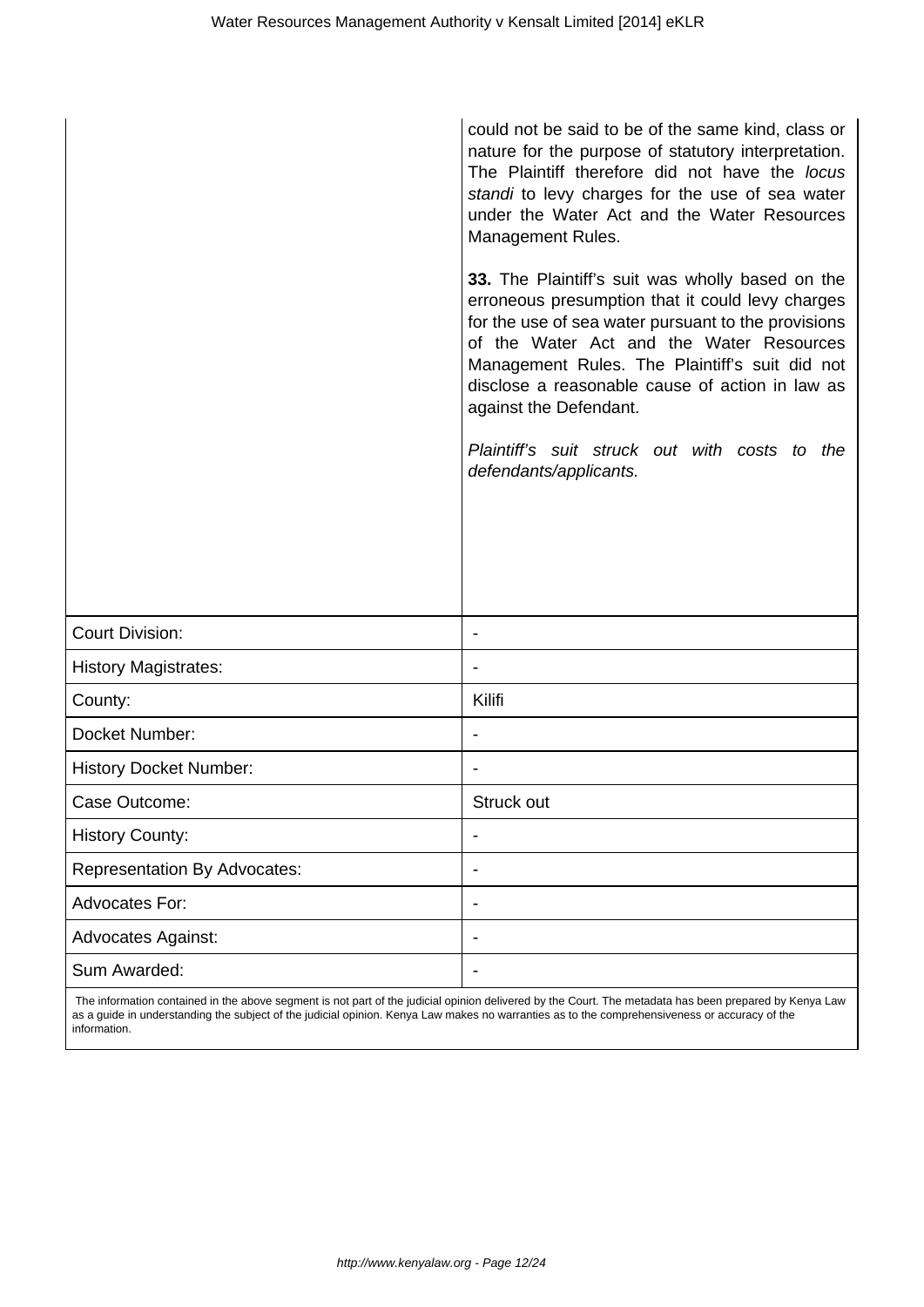# **REPUBLIC OF KENYA**

### **IN THE ENVIRONMENT AND LAND COURT**

# **AT MALINDI**

### **ELC CIVIL CASE NO. 28 OF 2013**

### **WATER RESOURCES MANAGEMENT AUTHORITY…......PLAINTIFF**

# **=VERSUS=**

**KENSALT LIMITED....................................................................................DEFENDANT**

# **R U L I N G**

### **Introduction**

1. On 21<sup>st</sup> November 2013, the Plaintiff commenced this suit by way of a Plaint. In the Plaint, the Plaintiff is seeking for the payment of Kshs.270,295,759 by the Defendant being the outstanding water use charges for the period between 1<sup>st</sup> October 2007 to 31<sup>st</sup> September 2013 together with interest as per the Water Resources Management Rules, 2007 (the Rules).

2. The Defendant has filed an Application dated  $17<sup>th</sup>$  January 2014 pursuant to the provisions of Order 2 Rule 15 (1) (a) and (d) of the Civil Procedure Rules seeking for the following orders:

### a. **That the Plaint herein be struck out.**

### b. **That the suit be dismissed with costs to the Applicant.**

### **The Defendant's/Applicant's case**

3. According to the Affidavit of the Defendant's General Manager, the Plaint does not disclose a reasonable cause of action as against the Defendant/Applicant because sea water is not a water resource as defined under section 2 of the Water Act (the Act) and consequently, the Defendant/Applicant does not require a permit for the use of the sea; that the absence of the term sea water in the express definition of "water resource" under section 2 of the Act is a clear indication that it was plainly not the intention of the legislature to define sea water as a water resource and that the National Land Commission is the relevant state organ that has exclusive jurisdiction over sea water falling within the territorial sea and the exclusive economic zone.

4. The Applicant's general manager finally deponed that sea water is res nullius and is incapable of ownership by any person in law and in equity. Consequently, it was deponed, the Plaint does not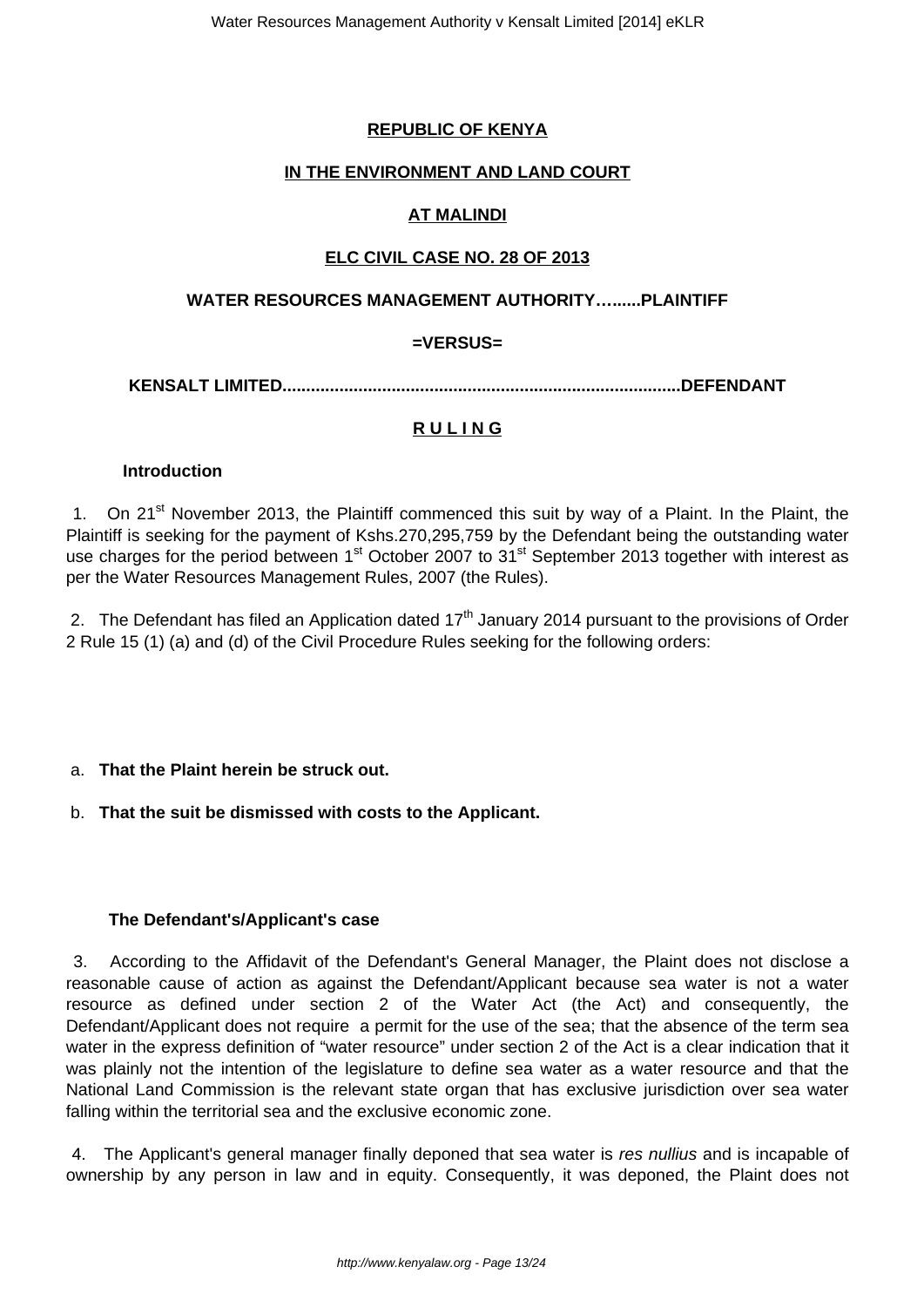disclose any reasonable cause of action as against the Defendant/Applicant and should be struck out with costs.

#### **The Plaintiff's/Respondent's case**

5. In the Replying Affidavit, the Chief Executive Officer of the Plaintiff deponed that the Plaintiff is a body corporate established under section 7 of the Water Act, 2002 (the Act) whose mandate, *inter alia*, is to determine charges to be imposed for the use of water from any water resource.

6. The Plaintiff's representative has deponed that Article 66 of the Constitution as read together with Section 2 of the Act gives the State power to regulate the use of any land, which includes any body of water under the surface and marine waters in the territorial sea and exclusive economic zone; that the Plaintiff is the national State agency mandated under the Water Act, 2002 to regulate the use of water resources including sea water within the territorial sea and that the Defendant has misunderstood the scope and the nature of the mandate of the National Land Commission.

7. While the National Land Commission is supposed to manage rivers, lakes and other water bodies, it was deponed, the role of the Plaintiff is to regulate the use of such water.

8. It is the Plaintiff's case that the Defendant/Applicant is a profit making company and is one of the largest producers of salt for commercial purposes using raw sea water; that the Defendant/Applicant carries out its commercial manufacturing along the coastline of Malindi, through a process whereby sea water is lent into stabilization ponds where the water goes through a process of salt manufacturing and the affluent is discharged into land leading to the damage of vegetation and also pollution of ground water and that the water use charges are applied by the Plaintiff/Respondent to meet its regulatory functions.

#### **Submissions:**

9. The Defendant's/Applicant's counsel submitted that sea water, as defined under the Water Act (the Act), is an extending definition which requires an interpretation of what "other body of flowing or standing water" means. Counsel submitted that "an ocean" has been defined to mean a continuous body of salt water covering the greater part of the earth's surface and surrounding its land masses.

10. According to counsel, the general words "other body of flowing or standing water" in the Act in the definition of "a water resource" cannot be construed to include the ocean or sea; that Rule 4(2) of the Water Resources Management Rules excludes any rights exercisable over the territorial sea and that the Plaintiff can only regulate water within the territorial land boundaries of Kenya.

11. If the legislature had intended to apply the Water Act and the Water Resources Management Rules to territorial waters or sea water, it was submitted, nothing would have been easier that for to expressly say so in the statute.

12. The Defendant's counsel submitted that the draft Water Bill, 2014, has included waters within the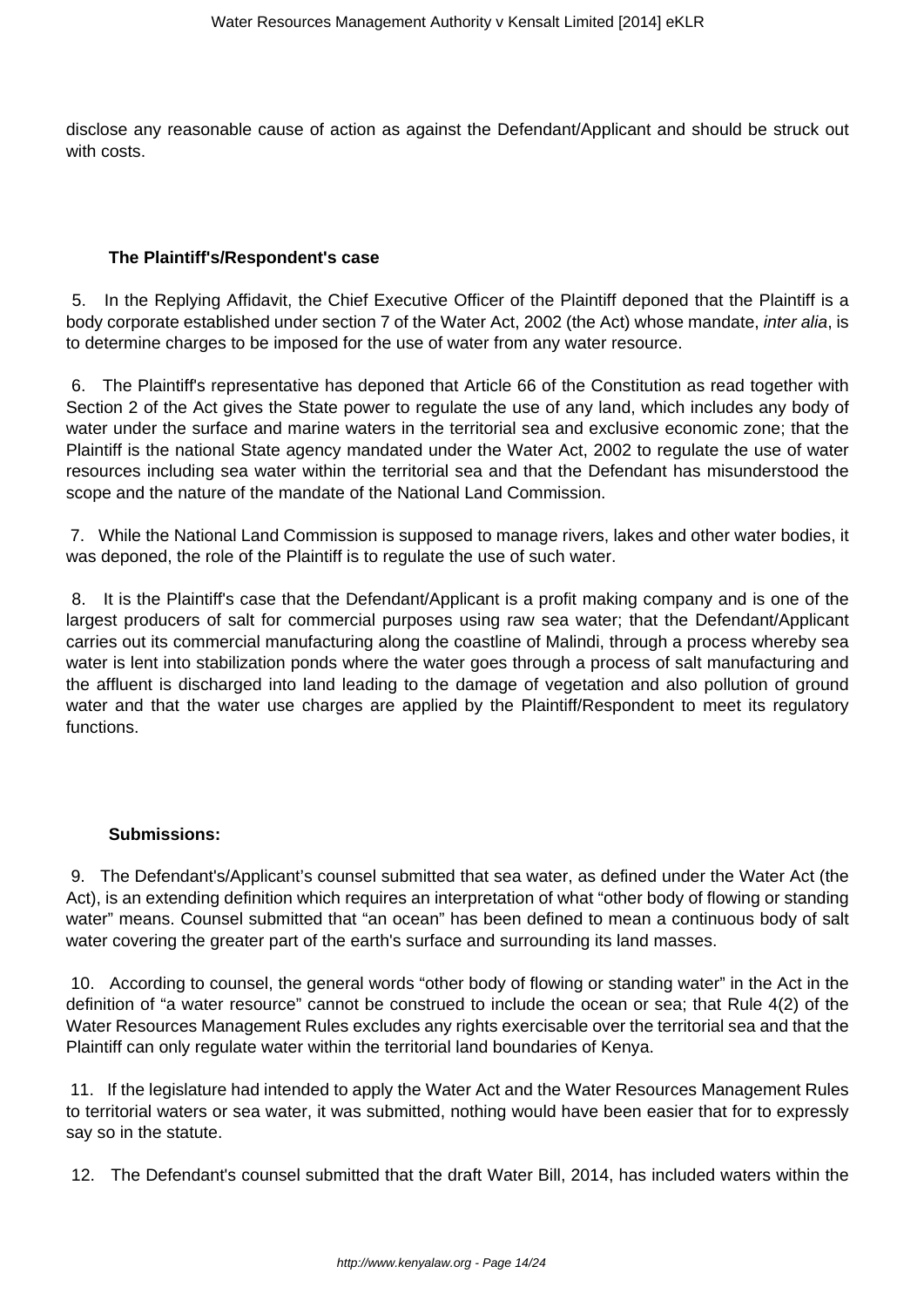territorial jurisdiction of Kenya in the definition of what a water resource is. Consequently, it was submitted, the statute relied on by the Plaintiff does not support the Plaintiff's claim.

13. The Defendant's counsel submitted that the question of ownership of sea water was considered by the Court of Appeal in the case of **Kenya Port Authority Vs East Africa Power & Lighting Company (1982) KLR 410** in which the court held that sea water was incapable of ownership by anyone.

14. The Defendant's counsel further submitted that Kenya's sovereign rights over the territorial sea and the exclusive economic zone only extends to exploration, exploitation, conservation and management of the natural resources of the zone and that the concept of sovereignty and ownership of the sea water is reinforced by the provisions of the United Nations Convention on the Law of the Sea, the Maritime Zones Act and Court of Appeal decision in the **Kenya Port Authority** case (supra).

15. In the circumstances, it was deponed, the Plaintiff cannot claim that the State owns sea water or purport to levy or recover charges for the use of sea water within the territorial sea and the exclusive economic zone.

16. The Defendant's/Applicant's counsel further submitted that Article 210 of the Constitution bars the imposition of any tax or licensing fee except as provided for by legislation; that the Water Act is a taxing statute and that statutes which impose pecuniary burdens are subject to the strictest rules of construction.

17. The Defendant's counsel submitted that there is no basis either under the Water Act or under the Water Resources Management Rules to contend that the Defendant had failed to obtain a permit or submit a self-assessment form to the Plaintiff in respect to the use of sea water as pleaded in the Plaint.

18. The Plaintiff's/Respondent's counsel submitted that marine waters in the territorial sea and the exclusive economic zone rests in and is owned by the national government for the people of Kenya; that the definition of water resource is so clear that there is no ambiguity.

19. Counsel submitted that the argument that territorial sea is not part of the water resource of Kenya is such a dangerous argument that if the same were to be entertained it will expose the coastal beaches, territorial sea and the continental shelf to uncontrolled exploitation, not just of water resources but of fish, minerals, crude oil and other natural resources lying in the territorial sea.

20. The Plaintiff's/Respondent's counsel submitted that section 8(1) (g) of the Water Act as read together with Rule 104 expressly obligates the Plaintiff to charge for the use of water derived from a water resource.

21. According to the Plaintiff's advocate, the provisions of Article 62(3) and 260 of the Constitution shows that Marine Waters in the territorial sea and the exclusive economic zone vests in and is owned by the national Government for the people of Kenya and cannot be said to be res nullis.

22. Counsel relied on the provisions of Article 66 of the Constitution to argue that the state may regulate the use of any land, including both private and public land.

23. The Plaintiff's counsel submitted that the regulation of the territorial waters is the duty of the State and not of the National Land Commission as suggested by the Applicant.

24. Counsel submitted that the Constitution and the Water Act does not distinguish and classify water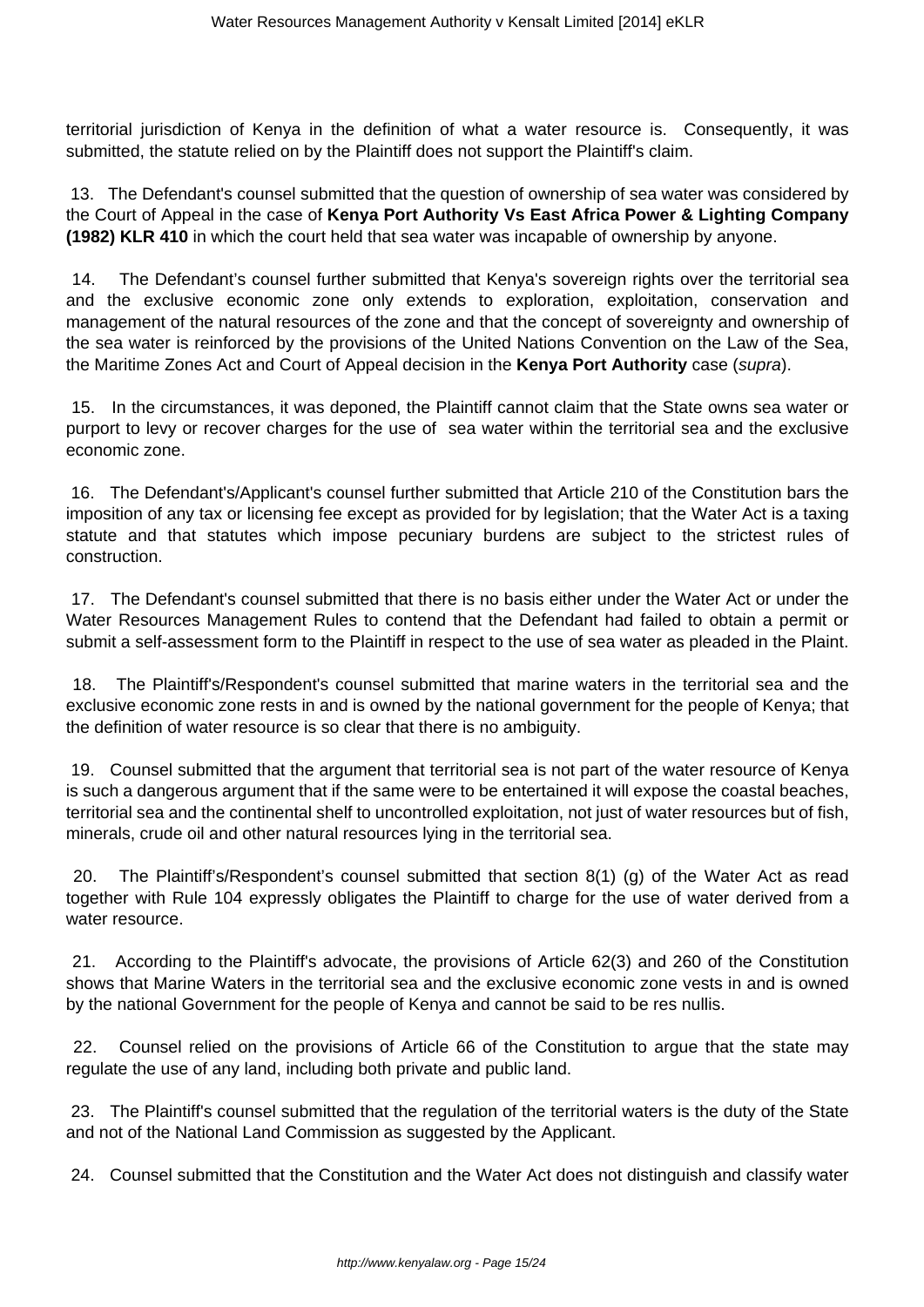into various groups since all these classess form part of the water resources of Kenya.

25. It cannot be said, it was submitted, that the legislator in legislating the Water Act expressly wanted to leave territorial sea to the control of foreign countries and opportunistic selfish organizations like the Defendant who is only keen to benefit itself at the expense of the people of Kenya.

26. The Plaintiff's advocate submitted that the Water Act clearly shows that the Plaintiff is the special government agency created by the legislator for the purposes of regulating water use and protecting the water resources, including sea water.

27. Counsel submitted that the jurisdiction of this court to strike out a suit or a pleading is discretional, which discretion ought to be exercised in favour of the Plaintiff to enable it carry out its legitimate mandate as set out in the Water Act.

# **Analysis and findings**

28. The Plaintiff is claiming from the Defendant Kshs.270,295,759.90 being the outstanding water use charges for the period commencing 1<sup>st</sup> October 2007 to 31<sup>st</sup> September 2013 together with interest.

29. The Plaintiff's claim is premised on the provisions of Section 8 (g) of the Water Act (the Act) and Rules 104 and 114 of the Water Resources Management Rules, 2007 (the Rules).

30. Section 8 (1) (g) of the Act provides that the Authority (the Plaintiff) shall have the power, in accordance with guidelines in the national resources management strategy, to determine charges to be imposed for the use of water from any water resources while Rule 104 of the Water Resources Management Rules provides that any person required to have a permit for water use shall be required to pay to the Authority water use charges for using water derived from a water resource. The payable rates are set out in the First Schedule.

31. The Defendant has raised an objection on the legality of the Plaintiff's claim on the basis that the Plaintiff has no *locus standi* to demand for money from it for using sea water. It is the Defendant's case that the Plaintiff can only levy charges for use of water derived from "a water resource" as defined under the Act and not for the use of sea water.

32. It is not in dispute that the Defendant drains sea water from the Kenyan territorial sea into the stabilizing ponds located on its land and uses the water to manufacture salt.

33. The issues that this court is supposed to determine at this stage is whether the Plaintiff, as a State organ, can regulate the use of sea; whether sea water is res nullius and incapable of ownership; whether sea water is a water resource as defined under the Water Act and who between the Plaintiff and the National Land Commission has the jurisdiction to regulate and or manage the use of sea water, if at all.

34. The Constitution at Article 260 has defined "land" to include any "marine waters" in the territorial sea and the exclusive economic zone.

35. Public land has been defined under Article 62 (1) (j) of the Constitution to include the territorial sea, the exclusive economic zone and the sea bed.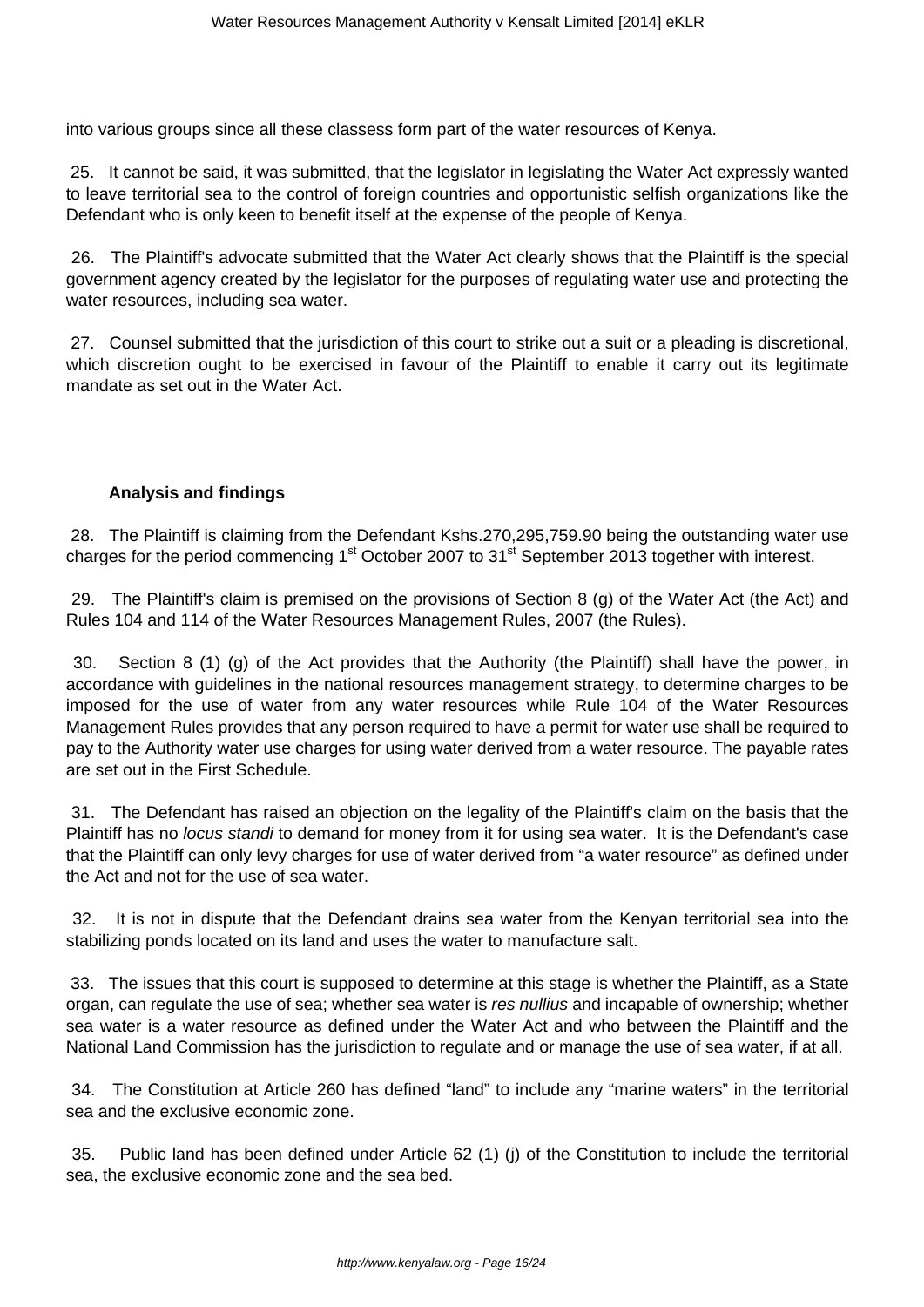36. Article 62 (3) of the Constitution provides that the territorial sea, the exclusive economic zone and the sea bed shall vest in and be held by the national government in trust for the people of Kenya and shall be administered on their behalf by the National Land Commission.

37. Section 5 of the Maritime Zones Act provides that Kenya shall within the exclusive economic zone, exercise sovereign rights with respect to the exploitation and conservation and management of the natural resources of the zone.

38. Article 2(1) of Part II of the United Nations Convention on the Law of the Sea, which Kenya ratified on 2<sup>nd</sup> March 1989 provides as follows:

### **"The sovereignty of a coastal state extends, beyond its land territory and internal waters, to an adjacent belt of sea, described as the territorial sea."**

39. The Defendant's/Applicant's counsel has argued that in view of the above provisions of the Maritime Zones Act and the United Nations Convention on the Law of the Sea, the State has no proprietary interest in sea water located in the territorial sea because sea water is res nullius. Counsel relied on the case of **Kenya Power Ports Authority Vs East African Power & Lighting Company (1982) KLR 410** in which the Court of Appeal held that port waters was res nullius and was therefore not the property of the appellant. Madan J A, in his usual flair stated as follows:

 **"The sea water that was damaged was a moving, shifting, vanishing element which had no fixed area containing it. It was unidentifiable as a fixed property unless put in a bucket or bowser. It was incapable of ownership by anyone. In Shimanzi Creek today, away tomorrow, may be many miles away, in another creek, even rising in waves in open sea. No ownership, no injury, hence no cause of action"**.

40. According to the Defendant's counsel, the Plaintiff is not making a distinction between a State's sovereignty over the geographical area which comprises the territorial sea with ownership of the sea water within the territorial sea.

41. It is the Defendant's argument that the exercise of control by a State over its territorial sea is defined by reference to a particular geographical area but not the ownership of sea water. Counsel relied on the Judgment of Law J. A in the **KPA** case (supra) in which he stated as follows:

### **"Whatever rights may be vested in government to the sea bed in territorial waters, no government or person has any proprietary rights in the water above the sea."**

42. I find the argument by the learned Judges in the **KPA** case interesting, as much as I am bound by their decision. The totality of the decision by the Court of Appeal in the **KPA** case is that sea water can be used by all and sundry, and can even be polluted to any extent possible because such water is not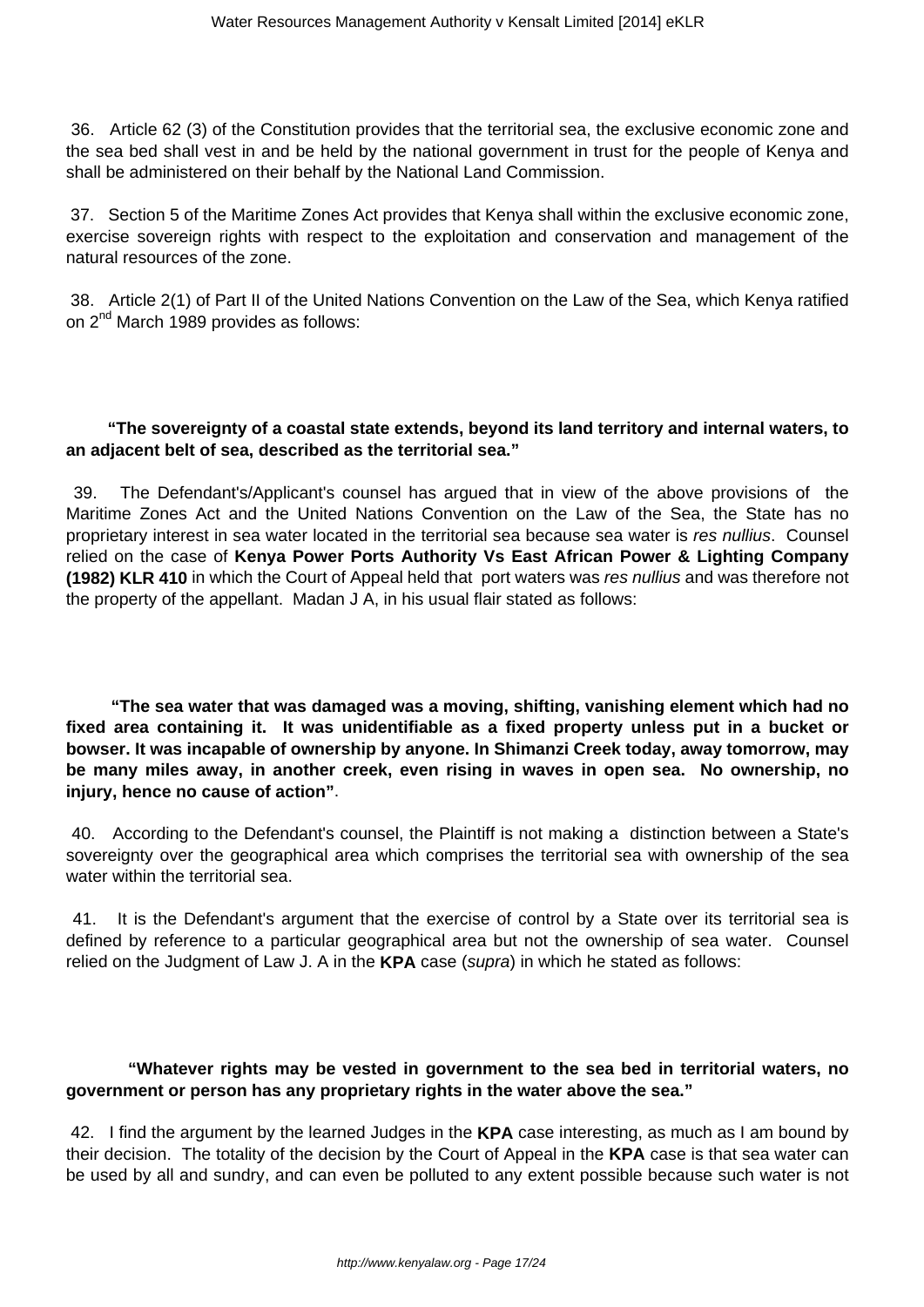owned by anybody. Consequently, it has been urged, the Defendant should be allowed to use the sea water within the territorial sea of this country as it wishes.

43. The decision in the KPA case was premised on the ground that no actual damage had been caused to any of the appellant's property by virtue of the pollution of the port waters and therefore the pecuniary loss which arose out of the precautionary measures taken by the appellent to clean up the polluted water was not recoverable at common law.

44. That might have been the position before the enactment of the Environmental Management and Coordination Act, 1999 and the proclamation of the Constitution of Kenya in 2010, but not anymore. Indeed, the KPA decision was made before the country ratified the United Nations Convention on the Law of the Sea.

45. Section 3 (1) of the Environmental Management and Coordination Act, 1999 provides that every person in Kenya is entitled to a clean and healthy environment and has the duty to safeguard and enhance the environment. The Act defines "environment" as the physical factors of the surroundings of human being, which in my view includes sea water.

46. Section 3 (3) and (4) of the same Act allows any person alleging that the entitlement conferred under subsection (1) has been, is being or is likely to be contravened in relation to him to bring an action notwithstanding that such a person cannot show that the defendant's act or omission has caused or is likely to cause him any personal loss or injury. This provision has been repeated at Article 70 of the Constitution.

47. In so far as the Constitution has included the territorial sea, the sea bed and the exclusive economic zone in the definition of public land, and has defined land at Article 260 to include marine waters in the territorial sea, I do not subscribe to the Defendant's argument that sea water is not capable of ownership. Sea water, otherwise known as marine water in the territorial sea, just like land as is traditionally known and the internal waters, is vested in the State notwithstanding the fact that it is unidentifiable and keeps on moving.

48. My finding above is based on the provisions of Article 61(1) of the Constitution which provides that all land in Kenya, including marine water in the territorial sea belongs to the people of Kenya collectively as a nation, as communities and as individuals. The people of Kenya are therefore the owners of the marine water in the territorial sea and the exclusive economic zone and the national government holds such land in trust for them.

49. Indeed, the Forth Schedule to the Constitution stipulates under Part 1, paragraph 2 that the use of international waters and water resources is a function of the national government, clearly showing that such waters are not res nullius. I do not see how sovereignty over such waters can be separated from ownership as argued by the Defendant's counsel.

50. I have looked at the International law and I agree that there are exceptions to the issue of exclusive ownership of sea water, like the right of innocent passage through the territorial sea. Indeed, there have been debates on the juridical nature of the territorial sea. In his book, **International Law, 5th Edition**, Malcolm N. Shaw states as follows at page 506: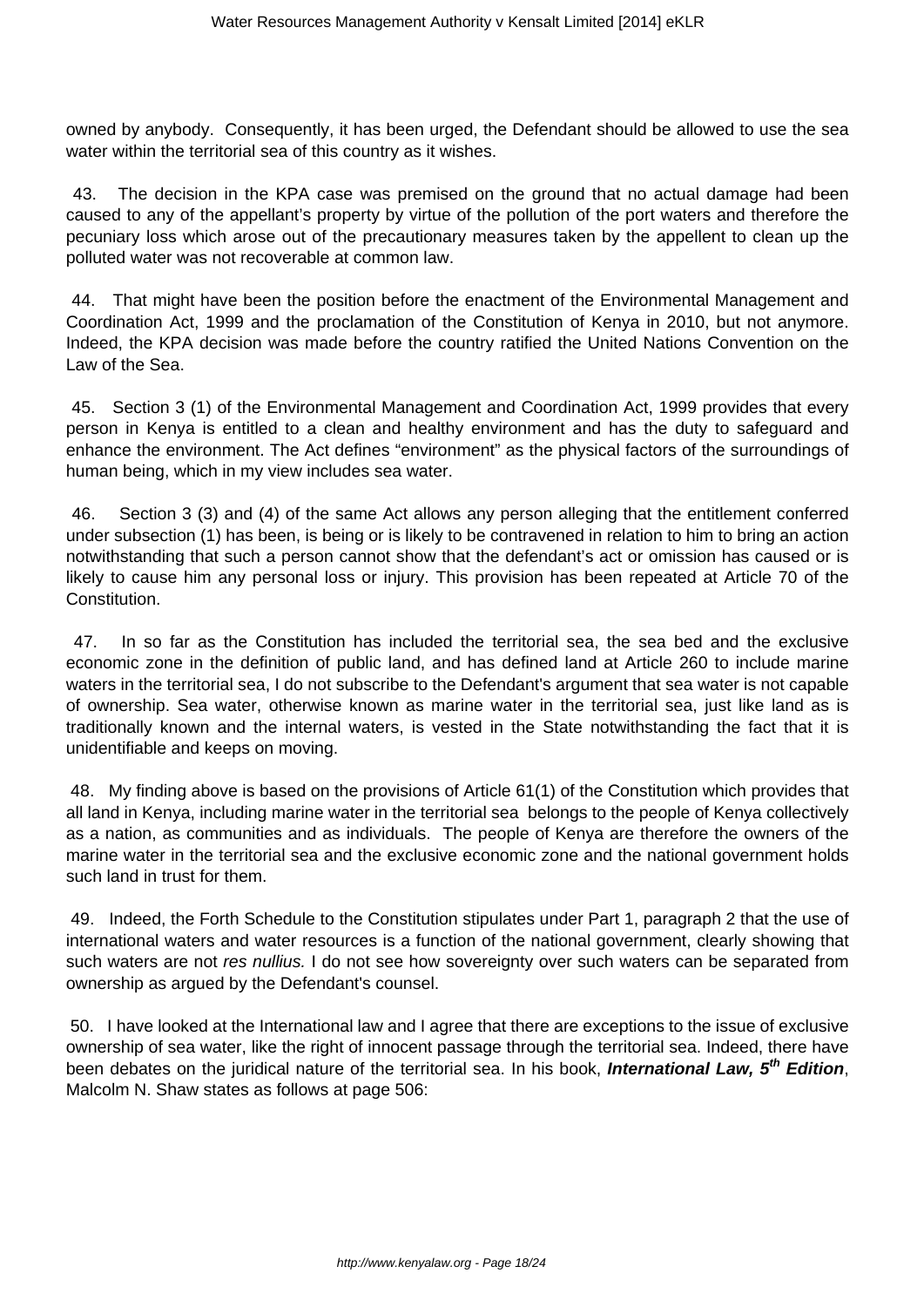**"Nevertheless, it cannot be disputed that the coastal state enjoys sovereign rights over its maritime belt and extensive jurisdictional control, having regard to the relevant rules of international law. The fundamental restriction upon the sovereignty of the coastal state is the right of other nations to innocent passage through the territorial sea, and this distinguishes the territorial sea from the internal waters of the state, which are fully within the unrestricted jurisdiction of the coastal nation."**

51. The right of other nations to innocent passage upon the territorial sea or economic exclusive zone of this country under international law does not negate the concept of ownership of such waters in so far as the Constitution and the international law is concerned.

52. In fact, the rights of other States to use sea water within the territorial sea or exclusive economic zone of Kenya have been provided for in various Conventions and at section 6 of the Maritime Zones Act. Those rights include navigation and over-flight, lying of submarine cables and properties and other lawful uses recognised in international law.

53. If the United Nations Convention on the Law of the Sea and the Maritime Act allows Kenya to exercise sovereign rights with respect to the exploration, exploitation, conservation and management of the natural resources within its territorial waters and exclusive economic zone, how can it be said that it cannot own such waters, other than pursuant to the exceptions provided for by the international and domestic law" That, in my view is splitting hairs.

54. You can only explore and exploit the natural resources in such water if you own the water, as long as the water is within the territorial sea and the exclusive economic zone, in the first place.

55. Having found that the marine water in the territorial sea is indeed "public land," it follows that sea water can only be used in accordance with the laws of this country, including international law.

56. Article 62 (4) of the Constitution provides as follows-

# **"Public land shall not be disposed of or otherwise used except in terms of an Act of Parliament specifying the nature and terms of that disposal or use."**

57. The issue that I am supposed to determine is whether there is a law specifying how sea water, having been defined as public land, is supposed to be used.

58. The Defendant has argued that by virtue of the provisions of Article 62(3) of the Constitution, the Plaintiff has no regulating mandate over sea water within the territorial sea and the exclusive economic zone since under the said Article, it is only the National Land Commission which is entrusted with the exclusive jurisdiction over sea water.

59. The territorial sea, the exclusive economic zone and the seabed, according to Article 62(3) of the Constitution, is vested in and is held by the national government on behalf of the people of Kenya and administered on its behalf by the National Land Commission.

60. Article 62(3) of the Constitution is complemented by Article 67 (2) (a) which provides that it is the National Land Commission that shall manage public land on behalf of the national and county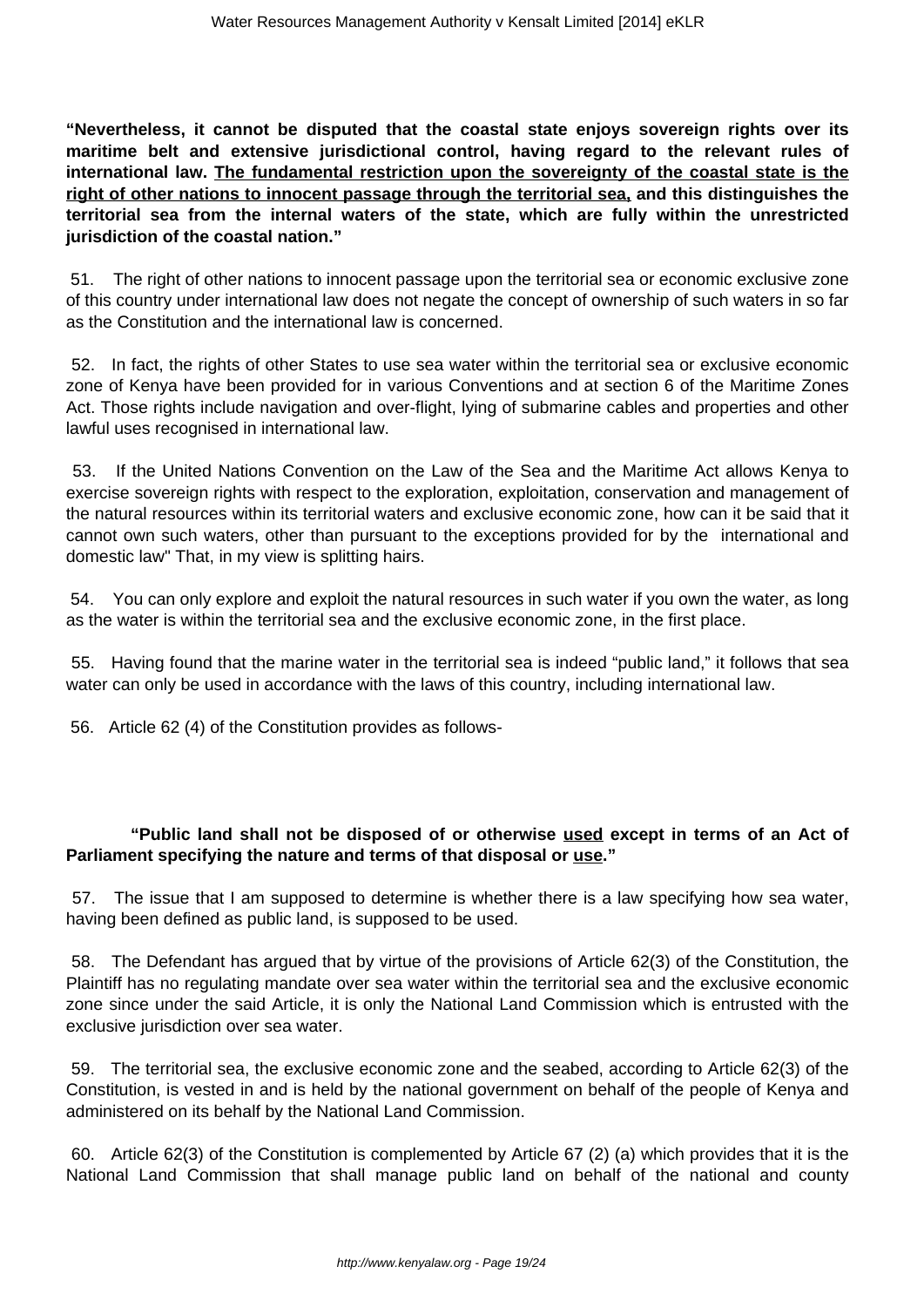government. This function of the National Land Commission has been repeated in section 5 (1) (a) of the National Land Commission Act, 2012.

61. The National Land Commission is therefore the only body that is supposed to administer and manage the territorial sea, the exclusive economic zone and the sea bed on behalf of the people of Kenya and not any other State organ.

62. What these constitutional and statutory provisions mean is that although the territorial sea, the exclusive economic zone and the sea bed is owned by the national government on behalf of the people of Kenya, the national government or its organs cannot purport to deal with the territorial sea, the exclusive economic zone and the sea bed in any manner it wants.

63. It is only the National Land Commission which can decide on how the territorial sea, the exclusive economic zone and the sea bed can be used and to regulate its use, because it is the only body that is constitutionally mandated to administer and manage public land.

64. The **Black's Law Dictionary**, 9<sup>th</sup> edition defines the word "administration" to mean the management or performance of the executive duties of a government, institution or business. All the performance of the executive duties in relation to the use of the territorial sea, the exclusive economic zone and the sea bed is therefore bestowed to the National Land Commission by the Constitution and the National Land Commission Act, 2012.

65. The only occasion that the national government can regulate the use of the territorial sea, the exclusive economic zone and the sea bed in the interest of defence, public safety, public order, public health or land use planning (see Article 66 (1) of the Constitution).

66. The Constitution at Article 62 (4) stipulates that public land, which includes the territorial sea, the exclusive economic zone and the sea bed is, should not be used except in the manner specified in an Act of Parliament.

67. Legislation on regulation of land use and property is supposed to be enacted by parliament within five years from the date of the promulgation of the Constitution pursuant to the provisions of the Fifth Schedule of the Constitution.

68. Parliament has enacted the Land Act, 2012 which provides how the administration of public land is to be carried out at Part III. Section 20 (1) of the Land Act provides that the National Land Commission may grant a person a licence to use unalienated public land (which includes the territorial sea, the exclusive economic zone and the sea bed) for a period not exceeding five years.

69. It therefore follows that under the new constitutional dispensation, it is only the National Land Commission that can licence a person to utilize sea water within the territorial sea and the exclusive economic zone for the period stipulated in the Land Act and not any other State organ.

70. However, what is puzzling is that the Land Act only repealed the Way leaves Act and the Land Acquisition Act. The other pieces of legislation dealing with the administration and management of public land like the Water Act and the Kenya Maritime Authority Act, amongst others, are still in force.

71. The pieces of legislation purporting to create bodies that tend to perform the functions reserved for the National Land Commission by the Constitution are bound to be declared unconstitutional in the foreseeable future.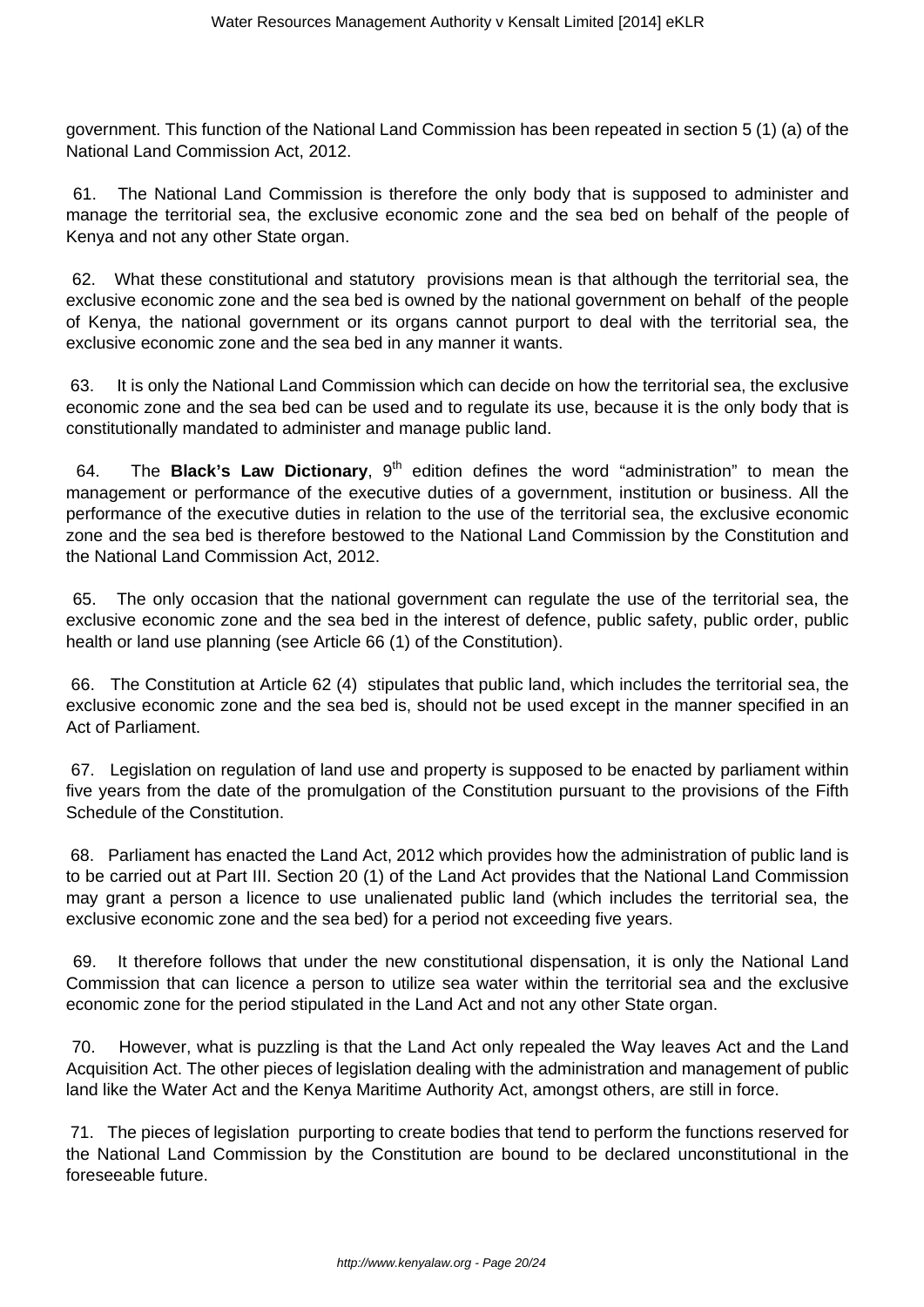72. It is therefore true, as argued by the Defendant's advocate, that it is only the National Land Commission which has the constitutional mandate to administer and manage all public land, including the territorial sea, the exclusive economic zone and the sea bed on behalf of the national government, and not any other State organ. That mandate includes deciding the person that may use such resources by issuing of licences.

73. The administration and management of the territorial sea, the exclusive economic zone and the sea bed, in my view, can only be defined and contextualized upon the passing of relevant legislation. In the meantime, any legislation purporting to deal with the administration and management of the territorial sea, the exclusive economic zone and the sea bed, if any, has to be construed with alteration, adaptations, qualification and exceptions, necessary to bring it into conformity with the Constitution (see section 7 of the sixth schedule of the Constitution).

74. Although it is the National Land Commission that has the mandate of administering and managing all public land, either on behalf of the national government or the county government, the Commission cannot levy taxes on the usage of such land.

75. It is only the national government, through its organs, that can impose tax or licensing fee for the usage of sea water which is a national resource, pursuant to the provisions of Article 209 (1) and (2) of the Constitution.

76. However, Article 210 of the Constitution bars the imposition of any tax or licensing fee except as provided for by legislation. The Plaintiff can therefore lawfully levy taxes for the usage of a water resource as defined in the Water Act on behalf of the national government.

77. The question that the Defendant has raised in the current application is whether the charges levied by the Plaintiff are legal in view of the provisions of the Water Act.

78. It was settled many years ago that that any charges imposed on a subject must be imposed by clear and unambiguous language. Rowlatt J in **Brandy Syndicate Vs IRC (1921)IKB at 74** stated as follows:

 **"In a taxing Act, clear words are necessary in order to tax the subject......it simply means that in a taxing Act, one has to look merely at what is clearly said. There is no room for any intendment. There is no equity about tax. There is no presumption as to a tax. Nothing is to be read in, nothing is to be imposed. One can only look fairly at the language used."**

79. The Defendant has argued that the reading of sections 2 and 25(1) (a) and (b) of the Water Act shows that a water permit is only required in relation to the water resources defined in the said Act and Rules.

80. The Defendant has also argued that the Plaintiff can only impose a licence fee for the use of a "water resource" which has been defined in section 2 of the Water Act as "any lake, pond, swamp, marsh, streams, water course, estuary, aquifer, artesian basin or other body of flowing or standing water, whether above or below the ground."

81. Sea water is not included in the definition of the word water resource. Consequently, it was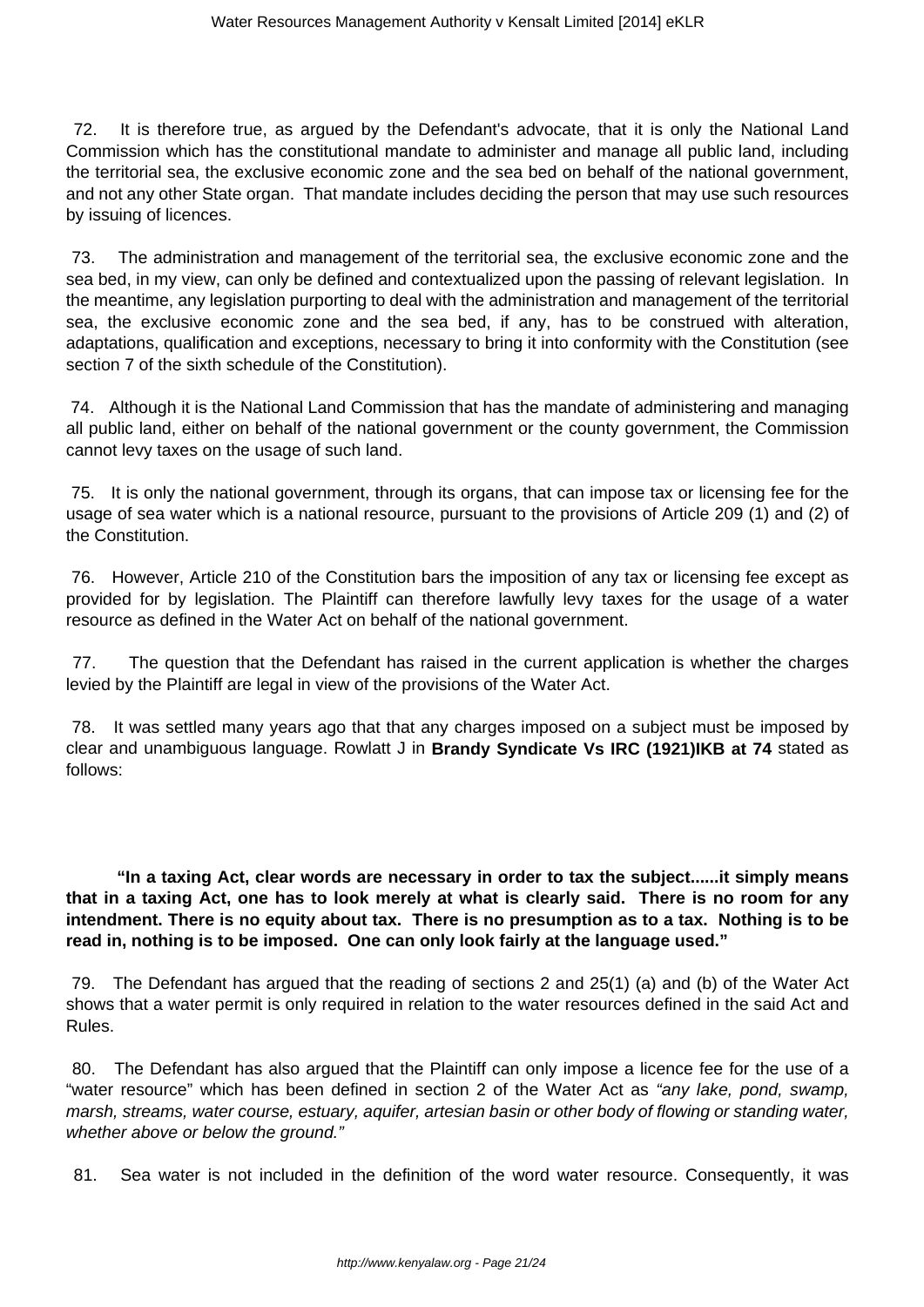submitted, the Plaintiff cannot impose charges for the use of such water pursuant to the provisions of the Water Act.

82. The issue that I am supposed to determine at this preliminary stage is whether the words "other body of flowing or standing water" as used in the Act can be interpreted to include sea water.

83. The words "other body of flowing or standing water" as used in the Act are general words which follow particular and specific words set out in the definition of what a water resource is. Therefore, under the ejusdem generis rule, those general words are supposed to be confined to things of the same genus.

84. Cockburn CJ in **R Vs CLEWORTH (1864) 4B & S927 at 932** stated as follows:

 **"According to well established rules in the construction of statutes, general terms following particular ones apply only to such personal or things as are ejusdem geneneris with those comprehended in the language of the legislature."**

85. In **R VS EDMUNDSON (1859) 28 LJMC 213 at 215,** Lord Campbell stated as follows:-

### **"Where there are general words following particular and specific words, the general words must be confined to things of the same kind as those specified."**

86. Can sea water within the territorial sea and the exclusive economic zone be said to be of the same kind as lake, pond, swamp, marsh, stream, watercourse, estuary, aquifer and artesian basin"

87. Article 1 of Part II of the United Nations Convention on the Law of the Sea recognizes that the sovereignty of a coastal state extends beyond its land territory and internal waters described as the territorial sea.

88. All the "waters" defined by the Act as "water resource" are what can be described as internal waters, that is water within the territory of Kenya excluding the territorial sea and the economic exclusive zone. The words "other body of flowing or standing water, whether above or below ground" as used in the statute can only refer to the internal waters and not the territorial sea or sea water."

89. The non-similarity of what a lake, a pond, a swamp, a marsh, a stream, a watercourse, an estuary, an aquifer and an artesian basin is and what sea water is can be discerned from the definition of what "land" and "public land" is in the Constitution. Rivers, lakes and other water bodies as defined by an Act of Parliament have been clustered together at Article 62(1) (i) of the Constitution while the territorial sea, the exclusive economic zone and the seabed have been clustered under Article 62(1) (j).

90. The intention of Parliament to confer jurisdiction on the Plaintiff to levy charges for the use of only "internal waters" and not "sea water" can also be discerned from the Water Resources Management Rules, 2007, which is the basis of the Plaintiff's case as read together with the Act.

91. Rule 4(2) of the "Rules" provides as follows: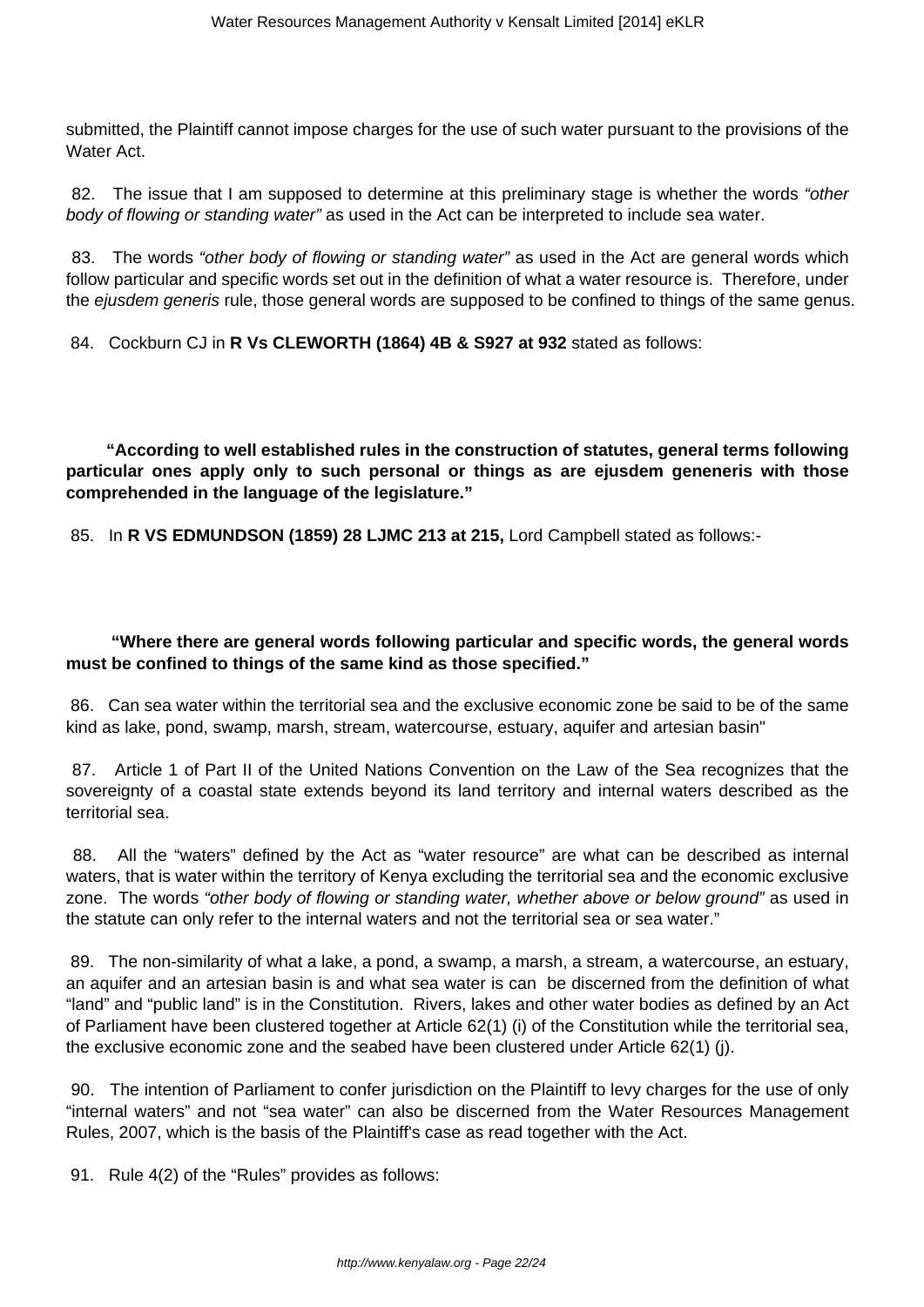### **"These Rules shall apply to all water resources and water bodies in Kenya including all lakes, watercourses, streams and rivers, whether perennial or seasonal, aquifers, and shall include coastal channels leading to territorial waters."**

92. Rule 4 (2) limits the application of the "Rules" to coastal channels leading to the territorial waters thus stopping the Plaintiff from exercising its rights over the territorial sea or sea water.

93. The draft Water Bill, 2014 has now taken care of the lacuna in the Water Act by proposing to redefine the definition of the word "water resource" as follows:

# **".......Any lake, pond, swamp, marsh, stream, watercourse, estuary, aquifer, artesian basin or other water body of flowing or standing water, whether above or below the ground, and includes trans-boundary water resources within the territorial jurisdiction of Kenya."**

94. The section goes further to define "trans-boundary waters" as "the ocean water beyond territorial waters."

95. The meaning of "a water resource" as defined in the Act must be confined to the water resources that exist on the main land. "Other body of standing or flowing water" cannot include water that exists outside the mainland such as marine water. This is because all the examples of water bodies given in the Act refer to water bodies that exist within the land territory of a State, otherwise known as internal waters.

96. If Parliament had intended to include sea water in the definition of "a water resource" for the purpose of levying taxes, nothing would have been easier than for it to state so considering that the definition of sea or ocean is quite distinct from other standing or flowing water within the internal boundaries of a country.

97. It may be argued that the strict interpretation of what flowing or standing water is will allow the Defendant and other parties to evade tax. In the case of **Inland Revenue Commissioner Vs Wolfson (1949) I ALL ER 865,** the House of Lords held as follows:

 **"It was argued that the construction that I favour leaves an easy loophole through which the evasive taxpayer may find escape. That may be so, but I will repeat what has been said before. It is not the function of a court of law to give to words a strained an unnatural meaning because only thus will a taxing section apply to a transaction which, had the legislature thought of it, would have been covered by appropriate words."**

98. I am in agreement with the above holding. A statute imposing tax on the subject must be clear in its language so as not to allow speculation on what is payable with the concomitant result of abuse by the State organ mandated to collect taxes. Parliament should have specifically stated that sea water is a